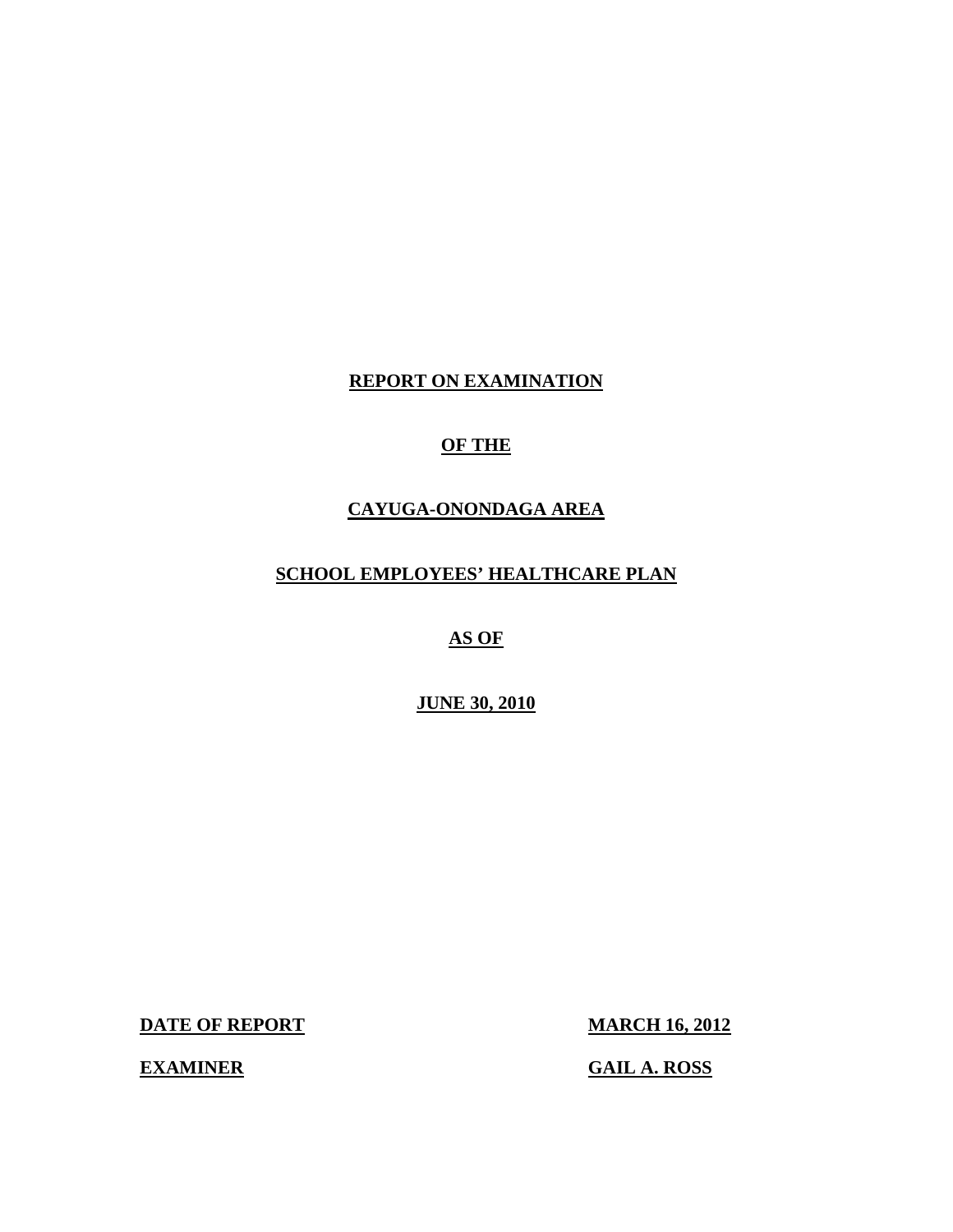## **TABLE OF CONTENTS**

## **ITEM NO. PAGE NO.**

| 1. | Scope of the examination                               | $\overline{2}$ |
|----|--------------------------------------------------------|----------------|
| 2. | Description of the Plan                                | 4              |
|    | Management and controls<br>А.                          | 6              |
|    | Territory and plan of operation<br>Β.                  | 9              |
|    | C.<br>Corporate governance                             | 9              |
|    | Stop-loss coverage<br>D.                               | 11             |
|    | Administrative services agreements<br>Е.               | 12             |
|    | F.<br>Conflict of interest policy                      | 14             |
|    | Accounts and records<br>G.                             | 15             |
| 3. | <b>Financial statements</b>                            | 17             |
|    | A. Balance sheet                                       | 17             |
|    | Statement of revenue and, expenses and net worth<br>В. | 18             |
| 4. | Claims payable                                         | 19             |
| 5. | Market conduct activities                              | 20             |
| 6. | Compliance with prior report on examination            | 26             |
| 7. | Summary of comments and recommendations                | 29             |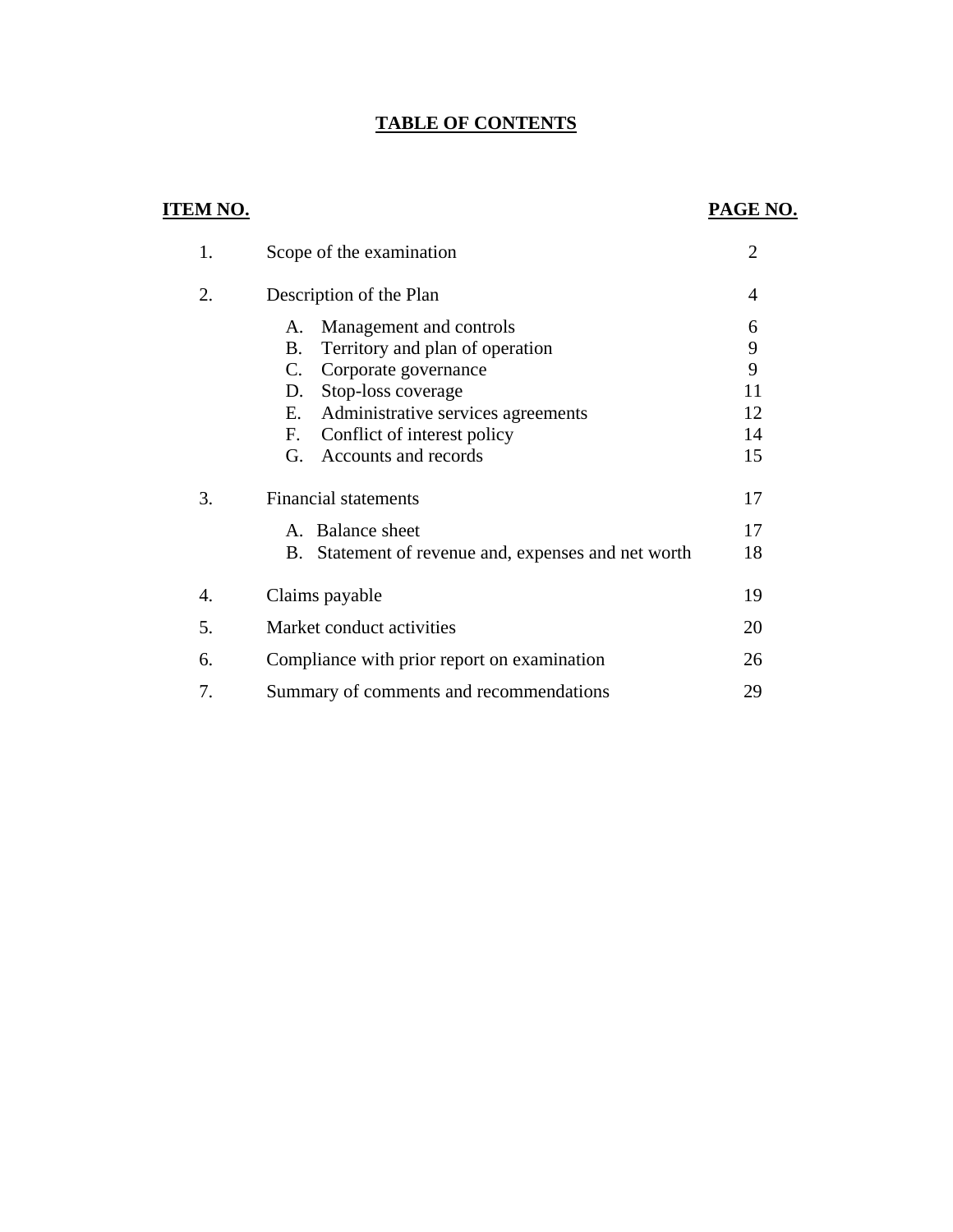

## NEW YORK STATE DEPARTMENT<sub>of</sub> **NCIAL SERVICES**

 Andrew M. Cuomo Benjamin M. Lawsky Governor Superintendent Controller Controller Controller Controller Controller Controller Controller Controller

## March 16, 2012

Honorable Benjamin M. Lawsky Superintendent of Financial Services Albany, New York 12257

Sir:

Pursuant to the requirements of the New York Insurance Law and acting in accordance with the instructions contained in Appointment Number 30653, dated January 26, 2011, attached hereto, I have made an examination into the condition and affairs of Cayuga-Onondaga Area School Employees' Healthcare Plan, a municipal cooperative health benefit plan licensed pursuant to the provisions of Article 47 of the New York Insurance Law, as of June 30, 2010, and respectfully submit the following report thereon.

The examination was conducted at the home office of Cayuga-Onondaga Area School Employees' Healthcare Plan located at 1879 West Genesee Street, Auburn, New York.

Wherever the designations "the Plan" or "COASEHP" appear herein, without qualification, they should be understood to indicate the Cayuga-Onondaga Area Schools Employees' Healthcare Plan.

Wherever the designation "the Department" appears herein, without qualification, it should be understood to indicate the New York State Department of Financial Services.

25 BEAVER STREET, NEW YORK, NY 10004 | <WWW.DFS.NY.GOV>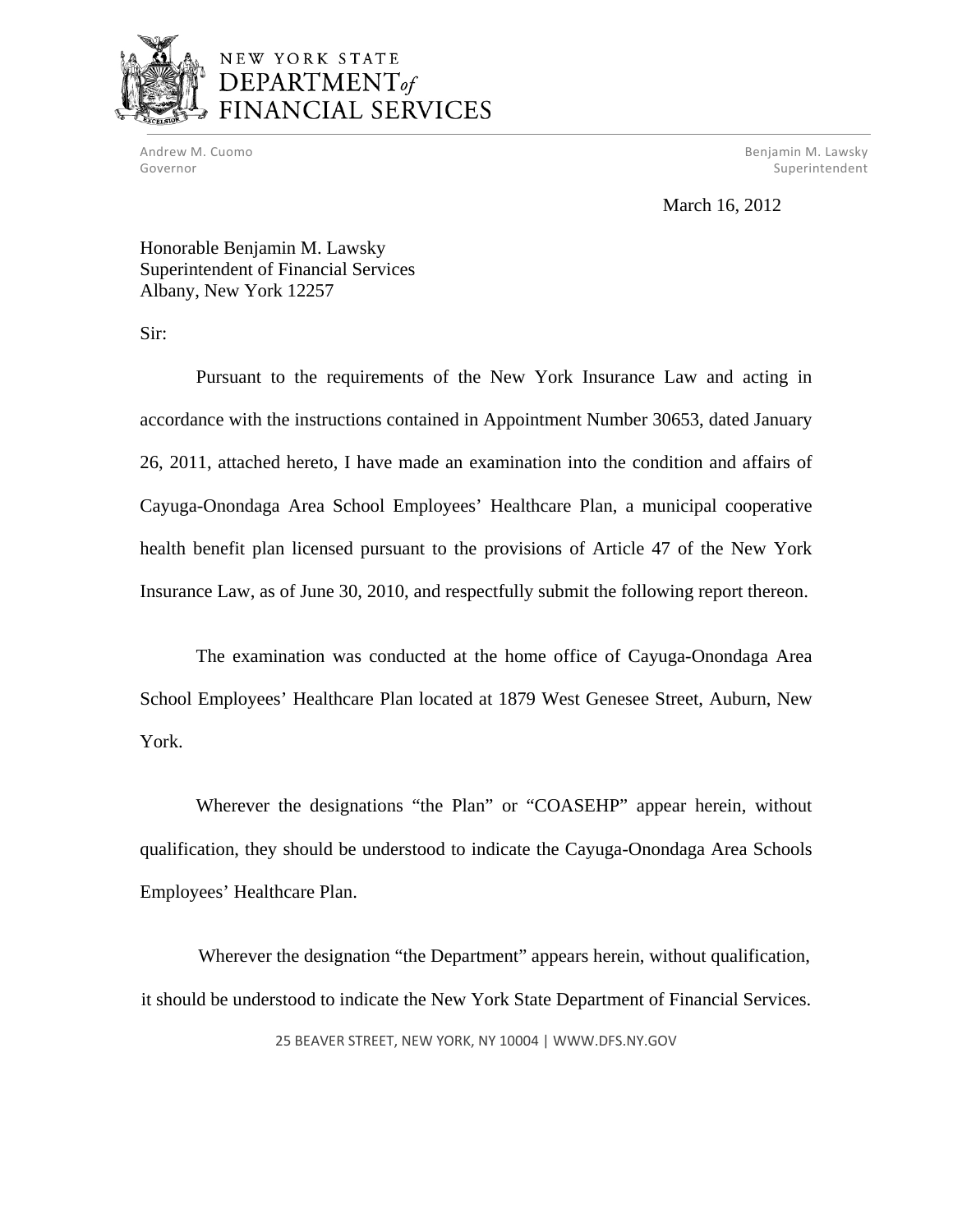It should be noted that the New York State Insurance Department merged with the New York State Banking Department on October 3, 2011 to become the New York State Department of Financial Services.

#### **1. SCOPE OF THE EXAMINATION**

The previous examination was conducted as of June 30, 2004. This examination of the Plan was a combined (financial and market conduct) examination and covered the six-year period from July 1, 2004 through June 30, 2010. The financial component of the examination was conducted as a financial examination, as defined in the National Association of Insurance Commissioners ("NAIC") *Financial Condition Examiners Handbook, 2010 Edition* ("the Handbook"). The examination was conducted observing the guidelines and procedures in the Handbook, and where deemed appropriate by the examiner, transactions occurring subsequent to fiscal year June 30, 2010 were also reviewed.

The financial portion of the examination was conducted on a risk-focused basis in accordance with the provisions of the Handbook, which provides guidance for the establishment of an examination plan based on the examiner's assessment of risk in the Plan's operations and utilized that evaluation in formulating the nature and extent of the examination. The examiner planned and performed the examination to evaluate the Plan's current financial condition, as well as identify prospective risks that may threaten the future solvency of COASEHP. The risk-focused examination approach was included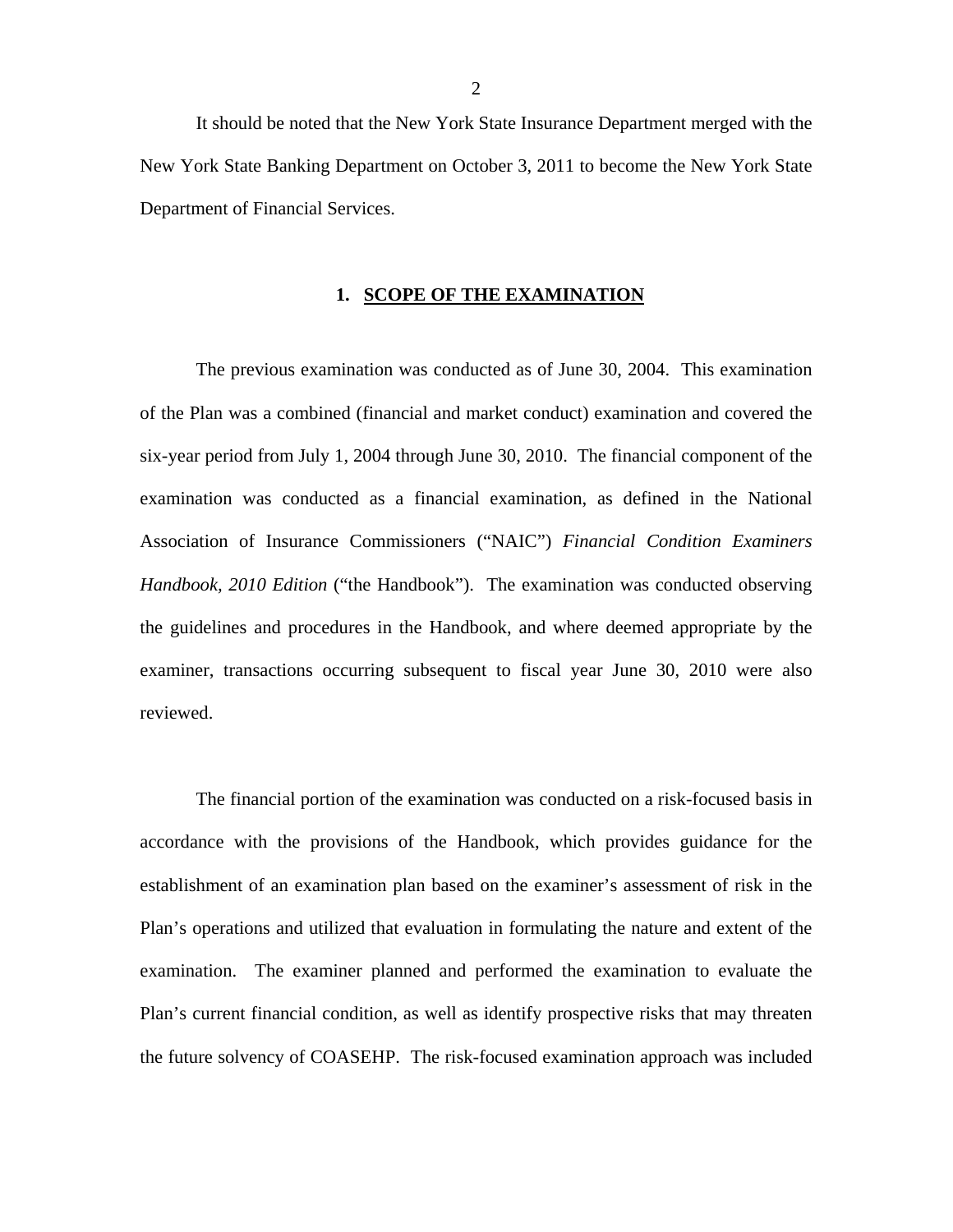in the Handbook for the first time in 2007; thus, this was the first such type of examination of the Plan.

The examiner identified key processes, assessed the risks within those processes and assessed the internal control systems and procedures used to mitigate those risks. The examination also included an assessment of the principles used and significant estimates made by management, an evaluation of the overall financial statement presentation, and determined management's compliance with the Department's statutes and guidelines, Statutory Accounting Principles, as adopted by the Department, and annual statement instructions.

Information concerning the Plan's organizational structure, business approach and control environment were utilized to develop the examination approach. The examination evaluated the Plan's risks and management activities in accordance with the NAIC's nine branded risk categories.

These categories are as follows:

- Pricing/Underwriting
- Reserving
- Operational
- Strategic
- Credit
- Market
- Liquidity
- Legal
- Reputational

The Plan was audited annually, for fiscal years 2005 through 2010, by the accounting firm Cuddy and Ward, LLP. The Plan received an unqualified opinion in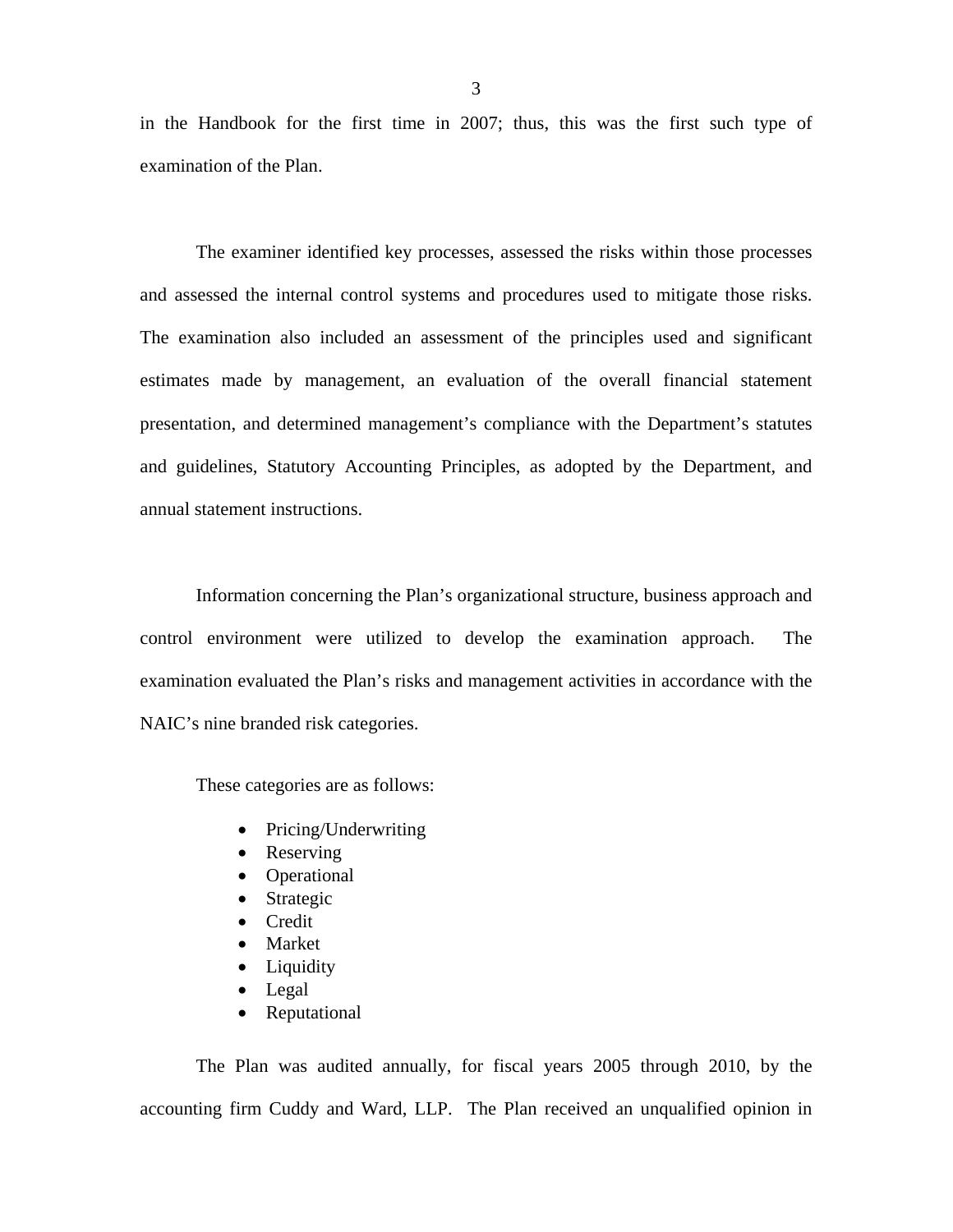each of those years. Certain audit work papers of Cuddy and Ward, LLP were reviewed and relied upon in conjunction with this examination.

This report on examination is confined to financial statements and comments on those matters which involve departures from laws, regulations or rules, or which require explanation or description.

A review was also made to ascertain what action was taken by the Plan with regard to comments and recommendations contained in the prior report on examination.

#### **2. DESCRIPTION OF THE PLAN**

The Board of Cooperative Educational Services ("BOCES") and eight (8) member school districts ("Participants") formed a Consortium, effective July 1, 1981. The purpose of the Consortium was to provide for the efficient and economic evaluation, processing, administration and payment of health benefits through self-insurance.

On August 10, 2001, the Plan was issued a certificate of authority by the Superintendent of Insurance under Article 47 of the New York Insurance Law. Pursuant to such certificate of authority, the Participants agreed to share the costs and assume the liabilities for medical, surgical, prescription drugs, and hospital benefits provided to covered employees (including retirees) and their dependents.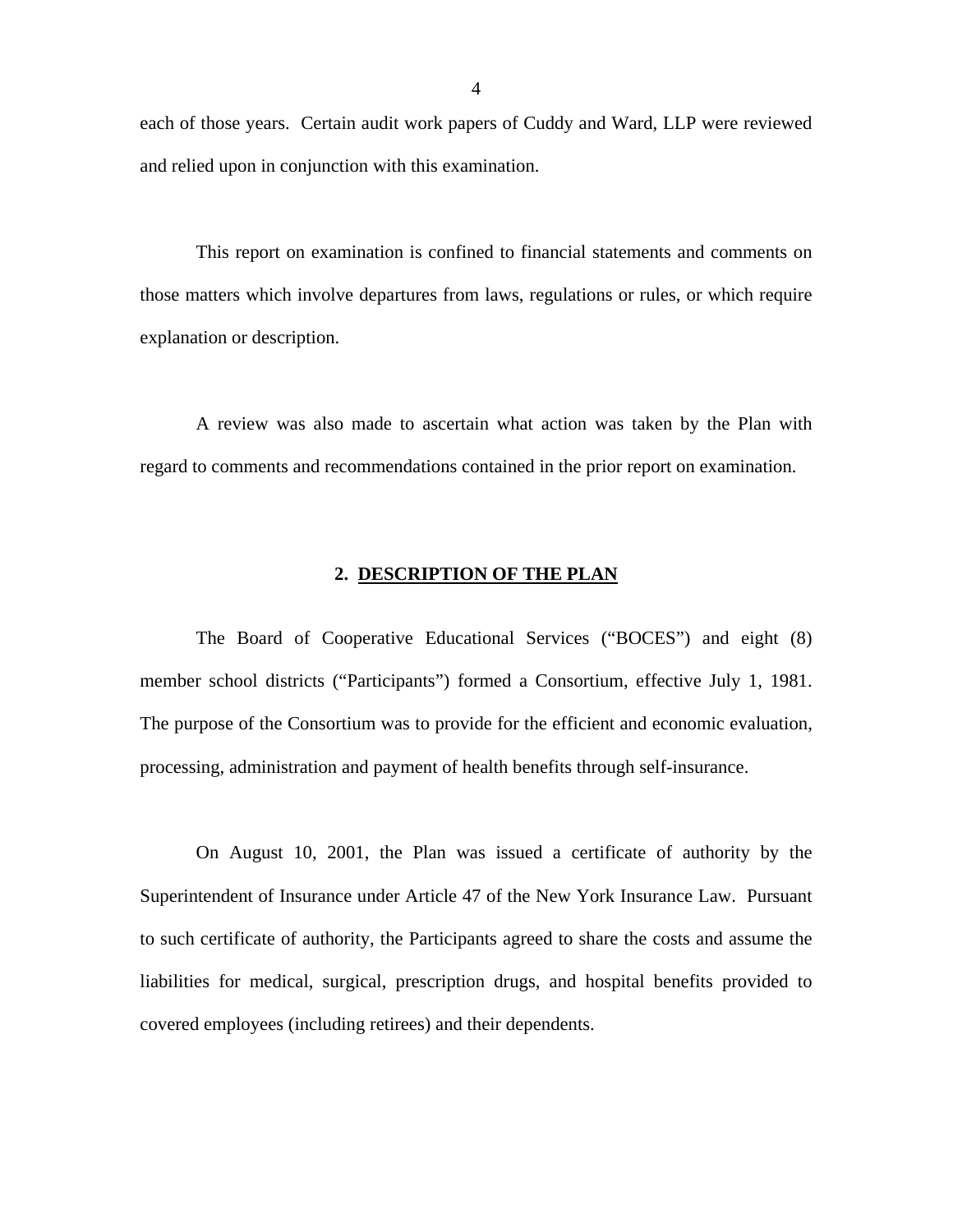Cayuga-Onondaga Area School Employees' Healthcare Plan is considered a "grandfathered health plan" under the Patient Protection and Affordable Care Act ("the Affordable Care Act"). To be a grandfathered health plan, the policy or group health plan must have had at least one individual enrolled in coverage on March 23, 2010, and the policy or plan must have continuously covered someone since March 23, 2010. As permitted by the Affordable Care Act, a grandfathered health plan can preserve certain basic health coverage that was already in effect when that law was enacted. A grandfathered health plan means the plan has the discretion not to include certain consumer protections of the Affordable Care Act that apply to other plans, for example, the requirement for the provision of preventive health services without any cost sharing. However, grandfathered health plans must comply with certain other consumer protections in the Affordable Care Act; for example, the elimination of lifetime limits on benefits. See Item 5B of this report on examination for additional details regarding this issue.

There are currently eight school districts and the BOCES participating in the Plan. The Plan Participants are as follows:

Cato-Meridian Central School District Skaneateles Central School District Cooperative Educational Services Jordan-Elbridge Central School District Union Springs Central School District Moravia Central School District Weedsport Central School District Port Byron Central School District

Cayuga-Onondaga Board of Southern Cayuga Central School District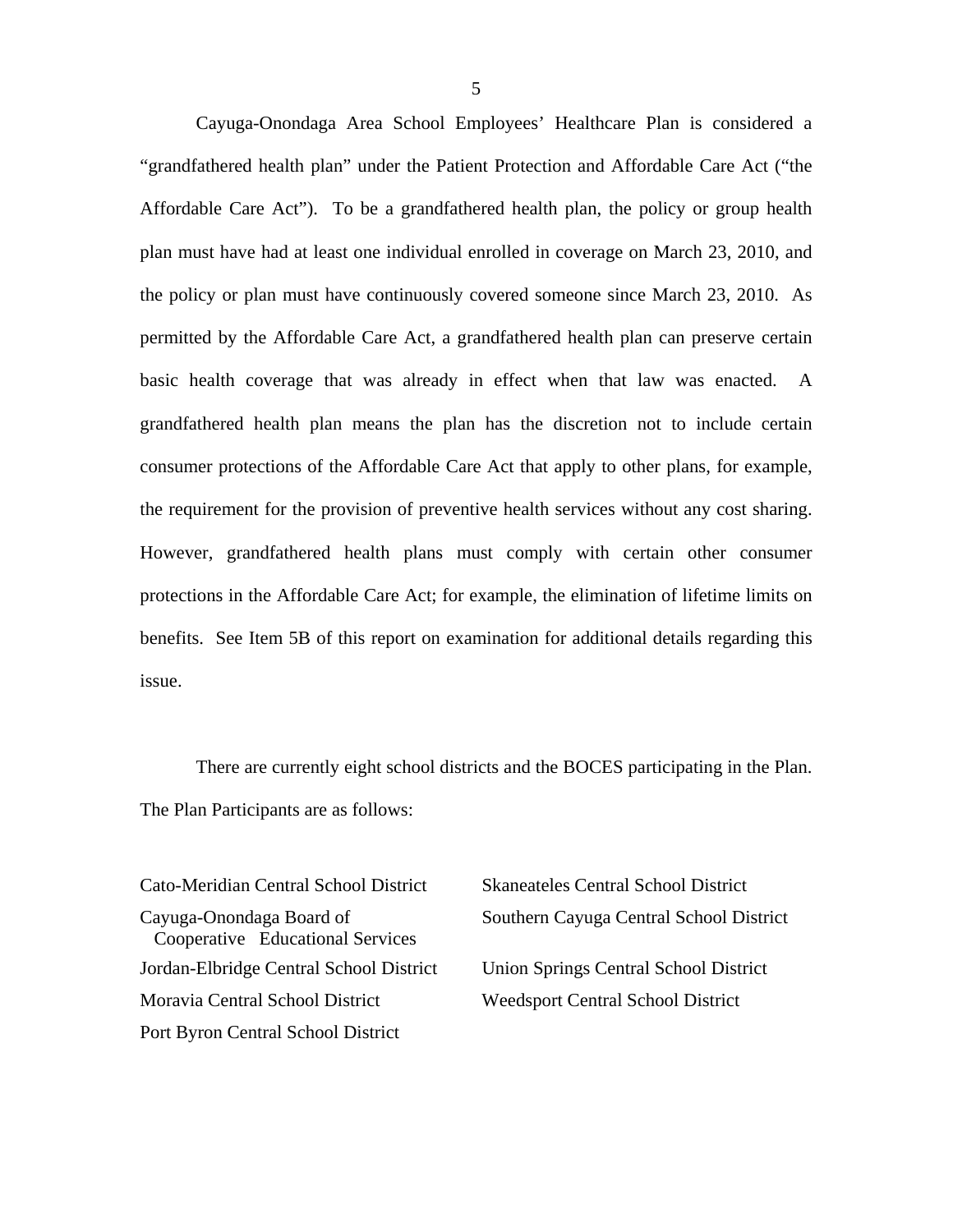### A. Management and Controls

Pursuant to the Municipal Cooperative Agreement, management of the Plan is to be vested in a governing board, comprised of one representative from each participating school district, including BOCES. The governing board of the Plan as of June 30, 2010 was as follows:

| <b>Name and Residence</b>         | <b>Principal Affiliation</b>                                                                     |
|-----------------------------------|--------------------------------------------------------------------------------------------------|
| Dale Bates                        | Assistant Superintendent,                                                                        |
| Cincinnatus, New York             | <b>Skaneateles Central School District</b>                                                       |
| David Boyle<br>Oakfield, New York | Assistant Superintendent,<br>Cayuga-Onondaga Board of Cooperative<br><b>Educational Services</b> |
| Jeffrey Carmichael                | Business Administrator,                                                                          |
| Moravia, New York                 | Moravia Central School District                                                                  |
| Phillip Grome                     | Business Administrator,                                                                          |
| Camillus, New York                | <b>Weedsport Central School District</b>                                                         |
| <b>William Hamilton</b>           | Assistant Superintendent of Business & Finance,                                                  |
| <b>Skaneateles, New York</b>      | Jordan-Elbridge Central School District                                                          |
| <b>Crosby Lamont</b>              | Assistant Superintendent,                                                                        |
| Elba, New York                    | Cato-Meridian Central School District                                                            |
| <b>Margaret Robbins</b>           | Business Manager,                                                                                |
| Otisco, New York                  | <b>Union Springs Central School District</b>                                                     |
| Patricia Shaw                     | Business Administrator,                                                                          |
| <b>Owasco, New York</b>           | Port Byron Central School District                                                               |
| Martha Stevermer                  | Business Administrator,                                                                          |
| Rushville, New York               | Southern Cayuga Central School District                                                          |
|                                   |                                                                                                  |

According to its Municipal Cooperative Agreement, the governing board is to meet annually in the month of July and shall call special meetings at any time. The governing board scheduled regular bi-monthly meetings during the period under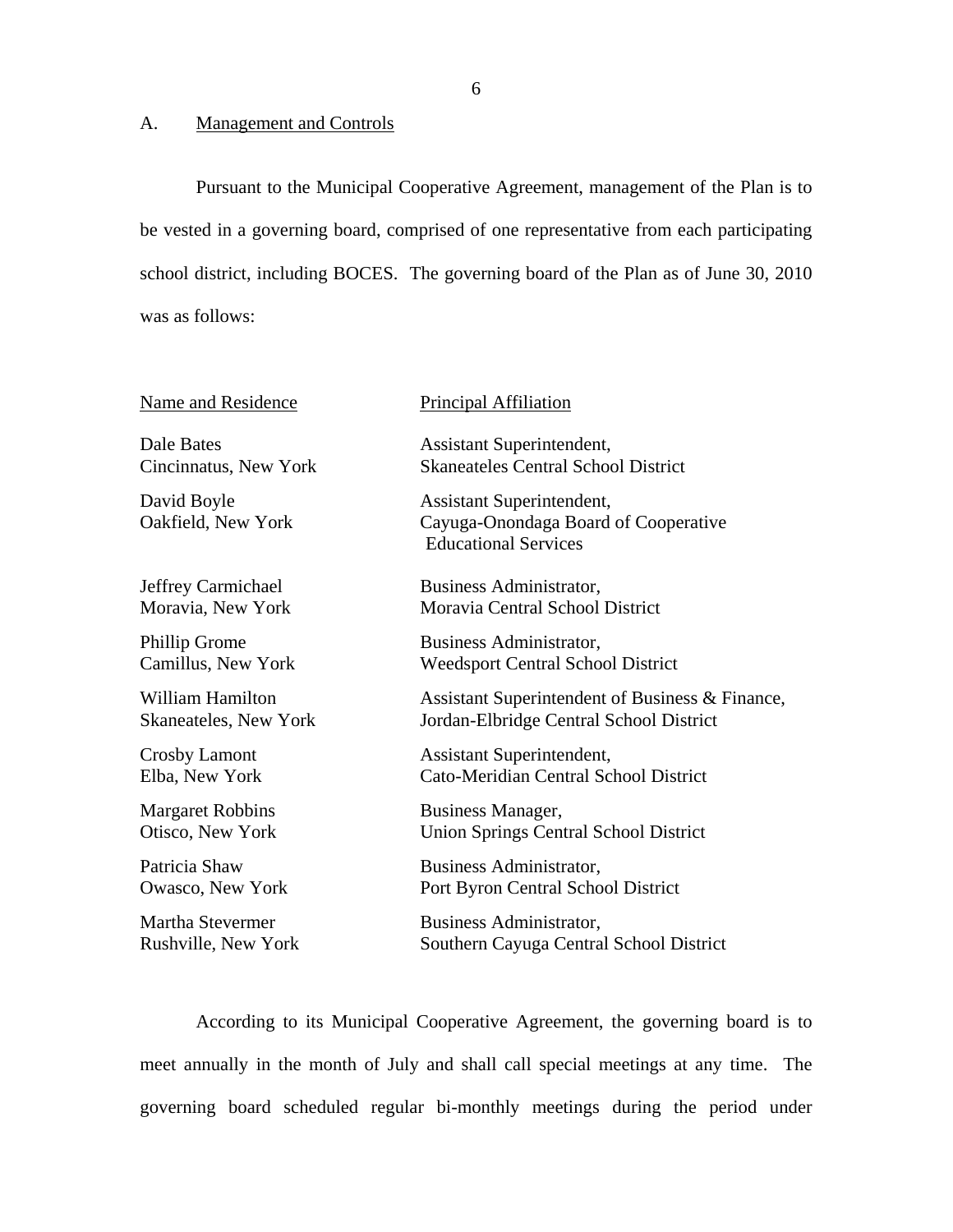examination. The minutes of all meetings of the governing board were reviewed. All such meetings were well attended.

It was noted that although the Plan's Board established specific committees, such committees were not formalized within the Plan's Municipal Cooperative Agreement or other corporate documents.

It is recommended that the Plan revise its Municipal Cooperative Agreement or by-laws to include the additional standing committees, or eliminate such standing committees.

A similar recommendation was made in the prior report on examination.

Section 624(a) of the New York Business Corporation Law states:

"(a) Each corporation shall keep correct and complete books and records of account and shall keep minutes of the proceedings of its shareholders, board and executive committee…"

During the period under examination the Board went into executive sessions, however, it should be noted that the Plan was unable to provide the examiner with the minutes from these meetings.

It is recommended that the Plan comply with the requirements of Section 624(a) of the New York Business Corporation Law by maintaining minutes of all meetings held.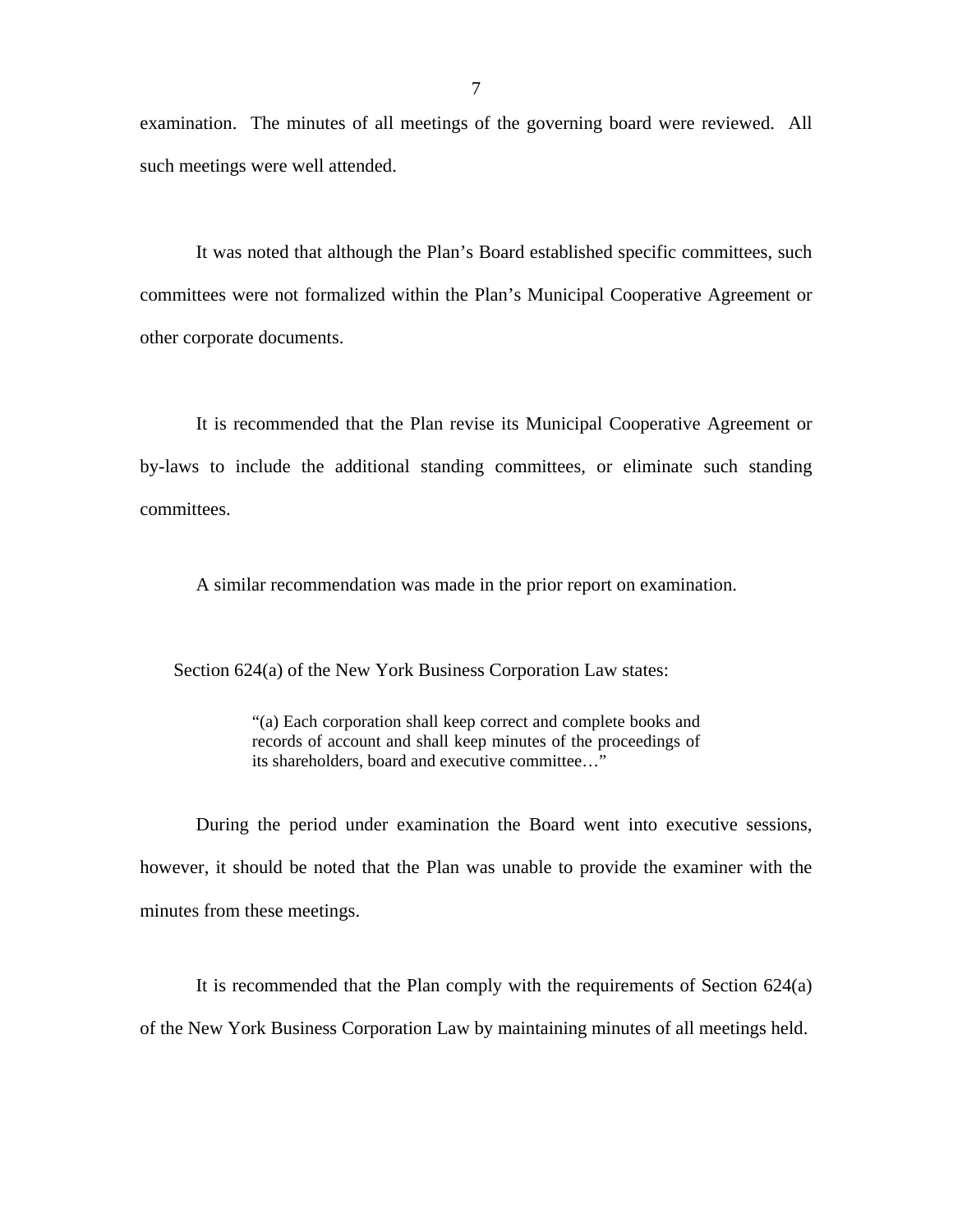Section 312(b) of the New York Insurance Law states:

"(b) A copy of the report on examination shall be furnished by such insurer or other person to each member of its board of directors and each such member shall sign a statement which shall be retained in the insurer's files confirming that such member has received and read such report."

The Plan's board members did not sign a statement confirming that each such

member had received and read the prior report on examination (as of June 30, 2004).

It is recommended that the Plan and its board of governors comply with the requirements of Section 312(b) of the New York Insurance Law.

The principal officers of the Plan as of June 30, 2010 were as follows:

#### **Officers Title**

| David Boyle     | <b>Chairperson and President</b>           |
|-----------------|--------------------------------------------|
| Dale Bates      | Vice Chairperson & Chief Financial Officer |
| Kathleen Oliver | Treasurer                                  |
| Evelyn Waterman | Secretary                                  |

Subsequent to the examination date, David Boyle resigned from the Plan effective July 31, 2011. Effective August 1, 2011, the governing board elected Dale Bates as Chairperson and President and Peter Colucci as Vice Chair and Chief Financial Officer. Also, Kathleen Oliver resigned as Treasurer effective June 30, 2011. Debra Beyor was elected Treasurer effective July 1, 2011.

The board of governors has designated Mathew Fletcher as the Attorney-in-Fact and custodian for all Plan reports, records, and statements.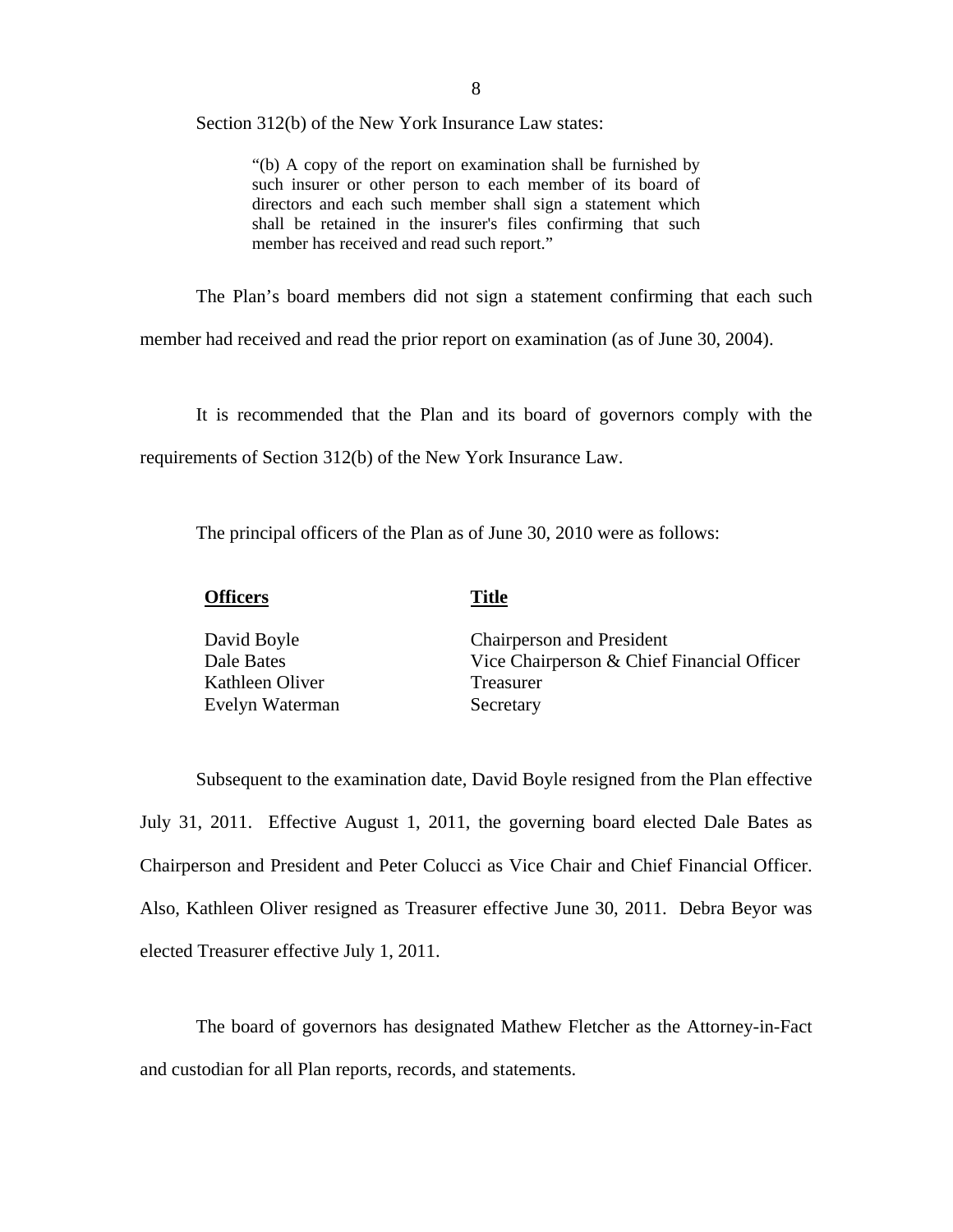#### <span id="page-10-0"></span>B. Territory and Plan of Operation

The Plan provides health benefits in Cayuga and Onondaga counties within New York State. The Plan had annual written premiums of \$23,632,386 for the fiscal year ending June 30, 2010. The Plan's enrollment as of June 30, 2010 was 2,479 members. There was no significant change in membership during or subsequent to the examination period. The Plan's participating school districts remained the same throughout the examination period.

#### $\mathcal{C}$ . Corporate Governance

A review of the Plan's service contract with Cuddy and Ward, LLP, the Plan's Certified Public Accounting ("CPA") firm, indicated that such CPA firm was not responsible for rendering an opinion on the Plan's internal control systems.

Article 8 of the Plan's Municipal Cooperation Agreement states in part:

"The following reports are to be prepared and furnished to the Board, to participating school districts and BOCES, to unions which are the exclusive collective bargaining representatives of employees covered by the Plan, and to the Superintendent of the Department of Insurance:

a. annually, not later than one hundred and twenty days after the close of the Plan's fiscal year, a report showing the financial condition and affairs of the Plan, in such form and providing such other information as the Superintendent may prescribe, together with an audit, and opinions thereon, by an independent certified public accountant, of the financial condition, accounting procedures and internal control systems of the Plan …"

Further, Section 4705(e)(1) of the New York Insurance Law states in part:

"(e) The municipal cooperation agreement shall provide for the following to be prepared and furnished to the governing board… and to the superintendent: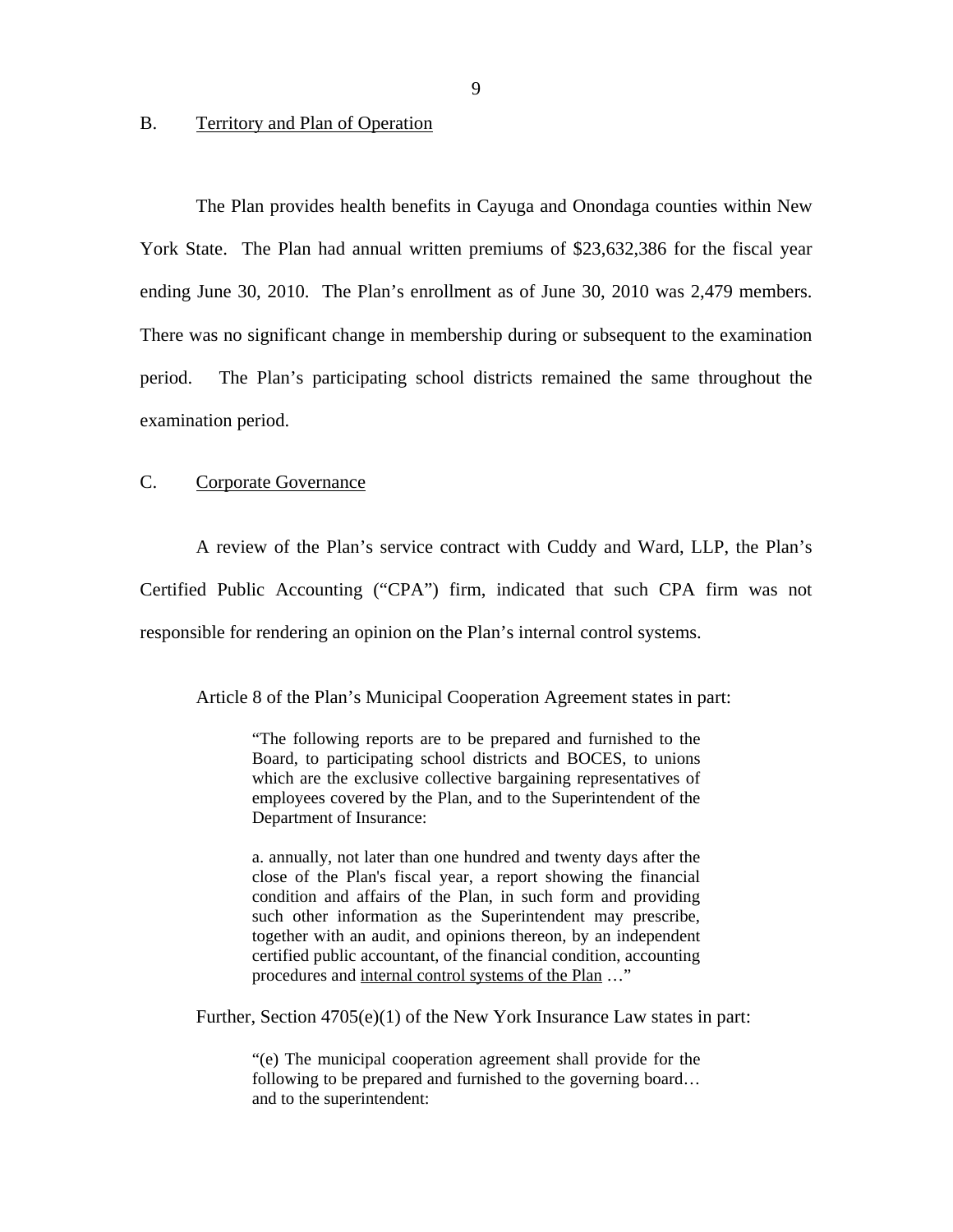(1) an annual audit, and opinions thereon, by an independent certified public accountant, of the financial condition, accounting procedures and internal control systems of the municipal cooperative health benefit plan;"

It is recommended that the Plan amend its contract with its CPA firm to include a review and rendering of an opinion of the Plan's internal control systems on an annual basis, in order to comply with the requirements of Section 4705(e)(1) of the New York Insurance Law and the Plan's municipal cooperation agreement.

A similar recommendation was made in the prior report on examination.

A review of the Plan's corporate governance structure revealed that the governing board did not adopt written procedures that would allow the board to obtain a certification, annually, from either an internal auditor or independent CPA that the responsible officers have implemented the procedures adopted by the board, and from the Plan's general counsel, a statement that the Plan's current claims adjudication procedures, including those set forth in the current claims manual, are in accordance with applicable statutes, rules and regulations.

It is recommended that, as a prudent business practice, the board adopt written procedures that would require the board to obtain annual certification, either from an internal auditor, the Plan's independent CPA firm or the Plan's general counsel, to the effect that the Plan's responsible officers have implemented procedures adopted by the board and that the Plan's current claims adjudication procedures, including those set forth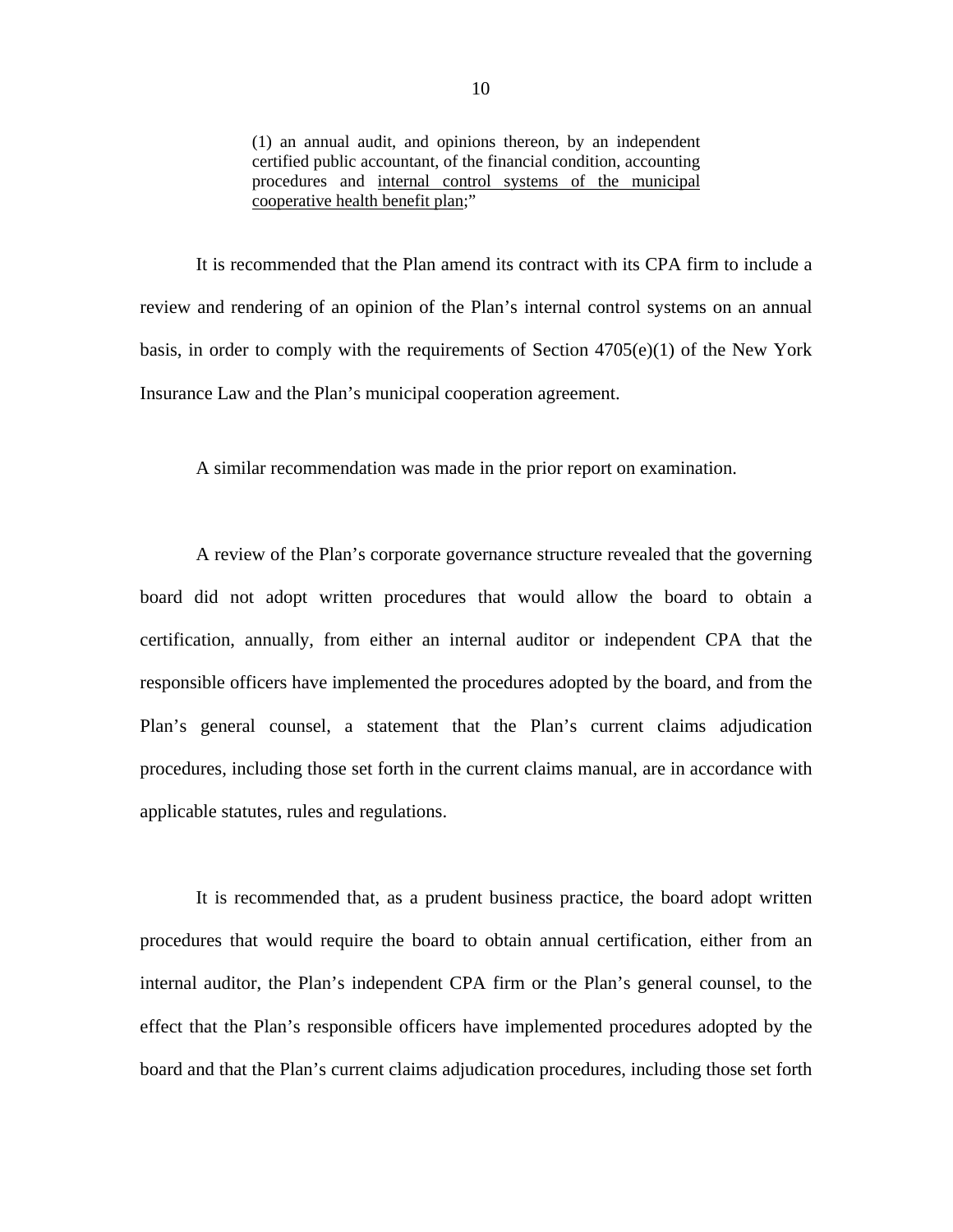<span id="page-12-0"></span>in current claims manuals, are in accordance with applicable statutes, rules and regulations.

Also, as part of the corporate governance structure, the Plan's responsibilities include overseeing management's handling of the claims adjudication process relative to outside parties who, pursuant to an agreement with the Plan, perform claims adjudication procedures.

It is recommended that, as a prudent business practice, the Plan's Board of Governors obtain annual certifications from its third-party claims administrators that claims are being processed in accordance with the plan document and applicable statutes, rules and regulations.

### D. Stop-Loss Coverage

Section 4707(a)(2) of the New York Insurance Law states:

"(a) The governing board of the municipal cooperative health benefit plan shall obtain and maintain on the behalf of the plan a stop-loss insurance policy or policies providing …

(2) specific stop loss coverage with specific retention amount or attachment point not greater than four percent of the amount certified by a qualified actuary to represent the plan's expected claims for the current fiscal year."

As required by Section 4707 of the New York Insurance Law, the Plan maintains both aggregate stop-loss coverage and specific stop-loss coverage. The insurer is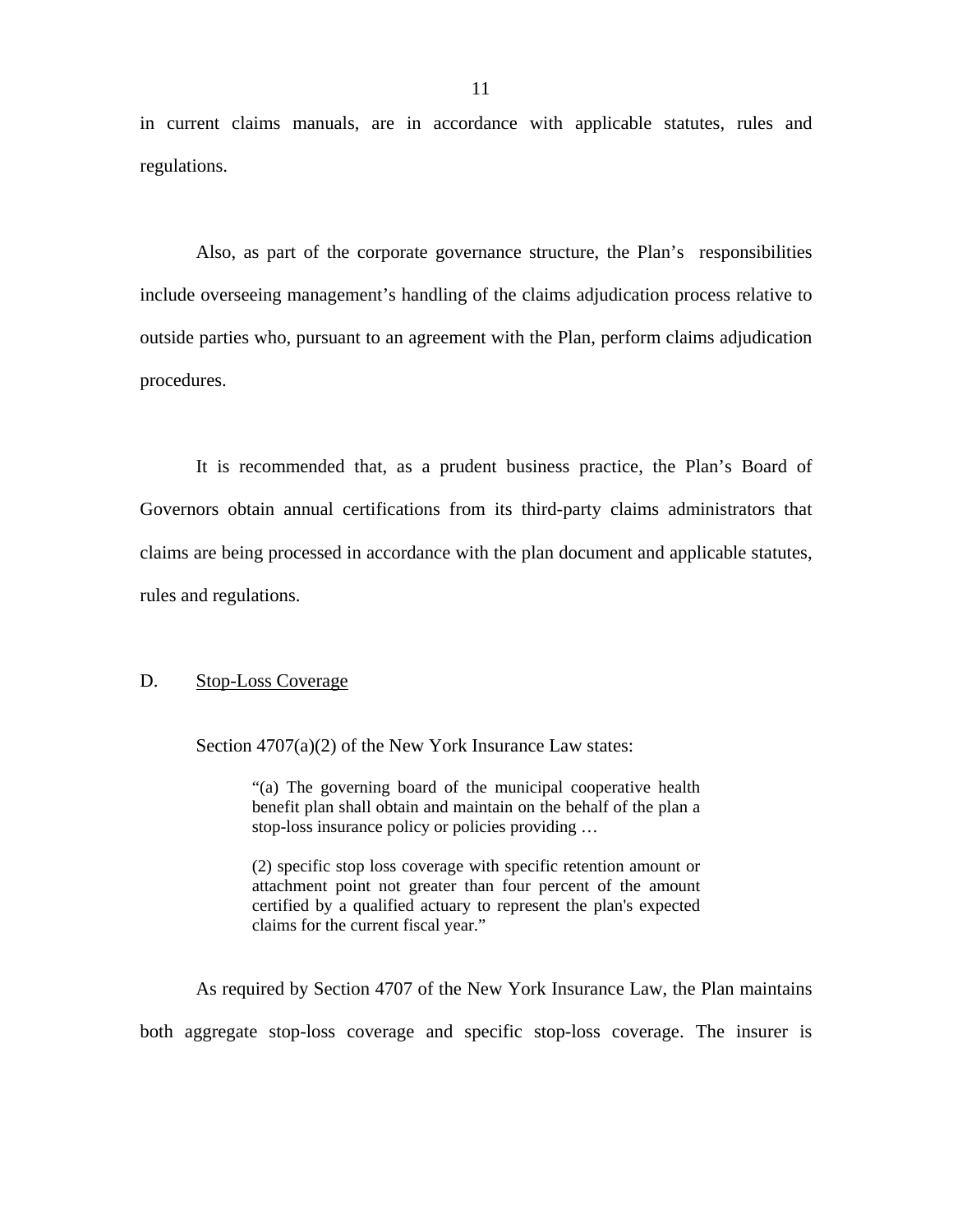<span id="page-13-0"></span>authorized in New York. The following is a summary of the Plan's stop-loss program as of June 30, 2010:

| <b>Type</b>                | Limits                                                                                                         |
|----------------------------|----------------------------------------------------------------------------------------------------------------|
| Excess-of-loss (one layer) | 100% of \$800,000, excess of \$250,000 per<br>member, per contract year.                                       |
| Aggregate excess-of-loss   | \$1,000,000 excess of annual aggregate<br>attachment point (\$18,421,690), for the<br>current contract period. |

The two stop-loss agreements in effect at June 30, 2010, included the wording prescribed by Section 1308(a)(2)(A)(i) of the New York Insurance Law.

The specific stop-loss retention amount/attachment point for fiscal year 2010 was greater than four percent of the Plan's expected claims.

It is recommended that the Plan comply with the requirements of Section  $4707(a)(2)$  of the New York Insurance Law and maintain specific stop-loss coverage with a retention amount not greater than four percent of the amount certified by a qualified actuary to represent the Plan's expected claims for the current fiscal year.

E. Administrative Services Agreements

The Plan entered into contractual agreements with the following vendors that provided various administrative services to the Plan: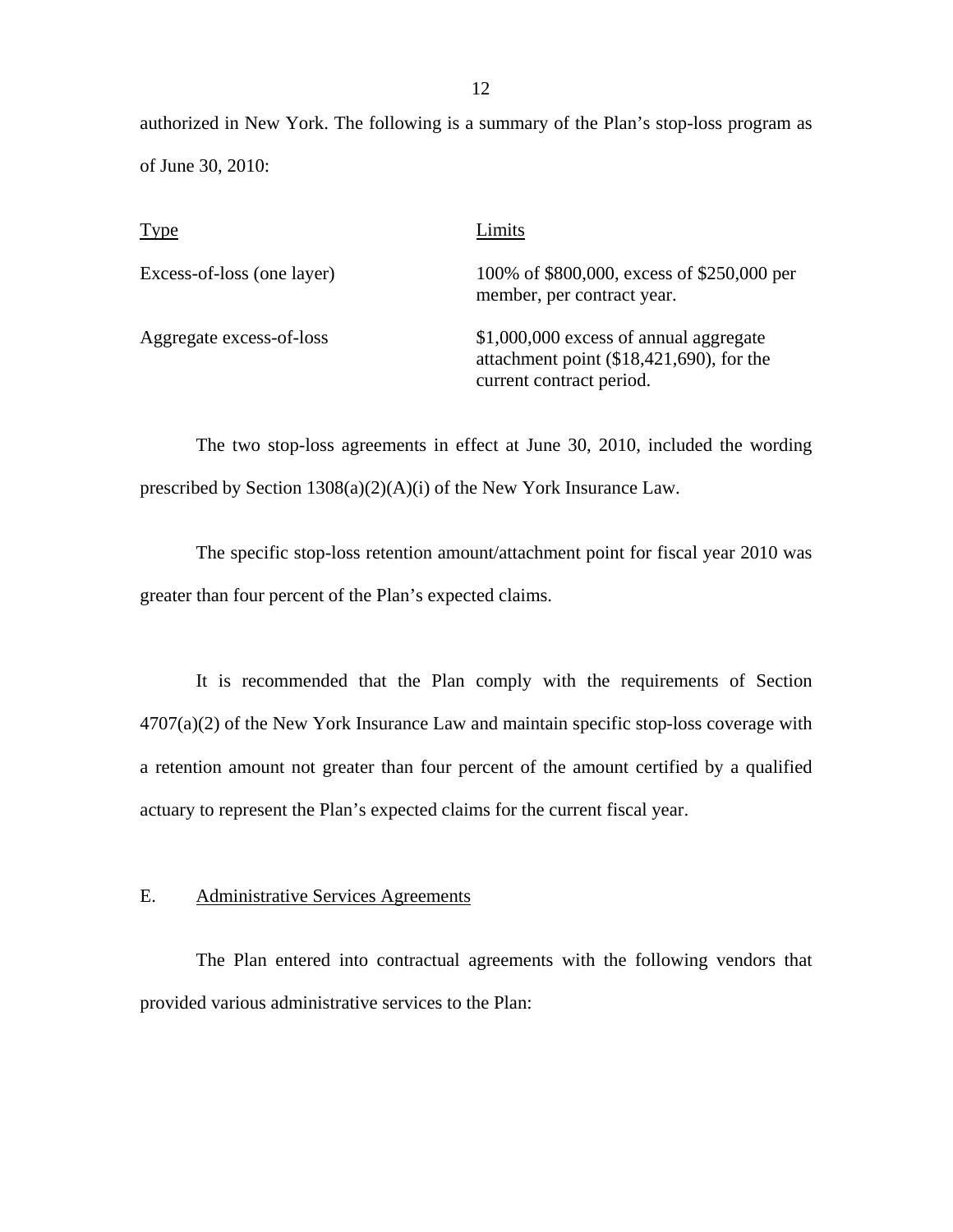#### 1. EBS RMSCO, Inc. (RMSCO)

RMSCO acts as the processor of the Plan's claims. RMSCO is to ensure accurate and prompt payment of claims, meet with the Plan's board of governors as deemed necessary to conduct the business of the Plan, provide mandated reports and documentation to regulators and others as required, keep the Plan's participants informed of benefit issues, assist in the review and revision of plan benefit structure and design, provide a computerized online system for developing and maintaining comprehensive employee benefit records, provide third-party claims processing services relative to the payment of claims and provide the Plan with access to its provider network.

Section  $2101(g)(1)$  of the New York Insurance Law states in part:

"(g) In this article "adjuster" means any "independent adjuster" as defined below:

(1) the term "independent adjuster" means any person, firm, association or corporation who, or which, for money, commission or any other thing of value, acts in this state on behalf of an insurer in the work of investigating and adjusting claims arising under insurance contracts issued by such insurer as are incidental to such claims and also includes any person who for compensation or anything of value investigates and adjusts claims on behalf of any independent adjuster…"

Section 2102(a)(1) of the New York Insurance Law states:

 $\lq(2)(1)$  No person, firm, association or corporation shall act as an insurance adjuster in this state without having authority to do so by virtue of a license issued and in force pursuant to the provisions of this chapter."

Section 2108(a)(3) of the New York Insurance Law states in part:

"(a)(3) No adjusters shall act on behalf of an insurer unless licensed as an independent adjuster…"

A review of the claims adjudication process by the examiner revealed that neither

RMSCO nor any of its employees assigned to process the Plan's claims possessed a New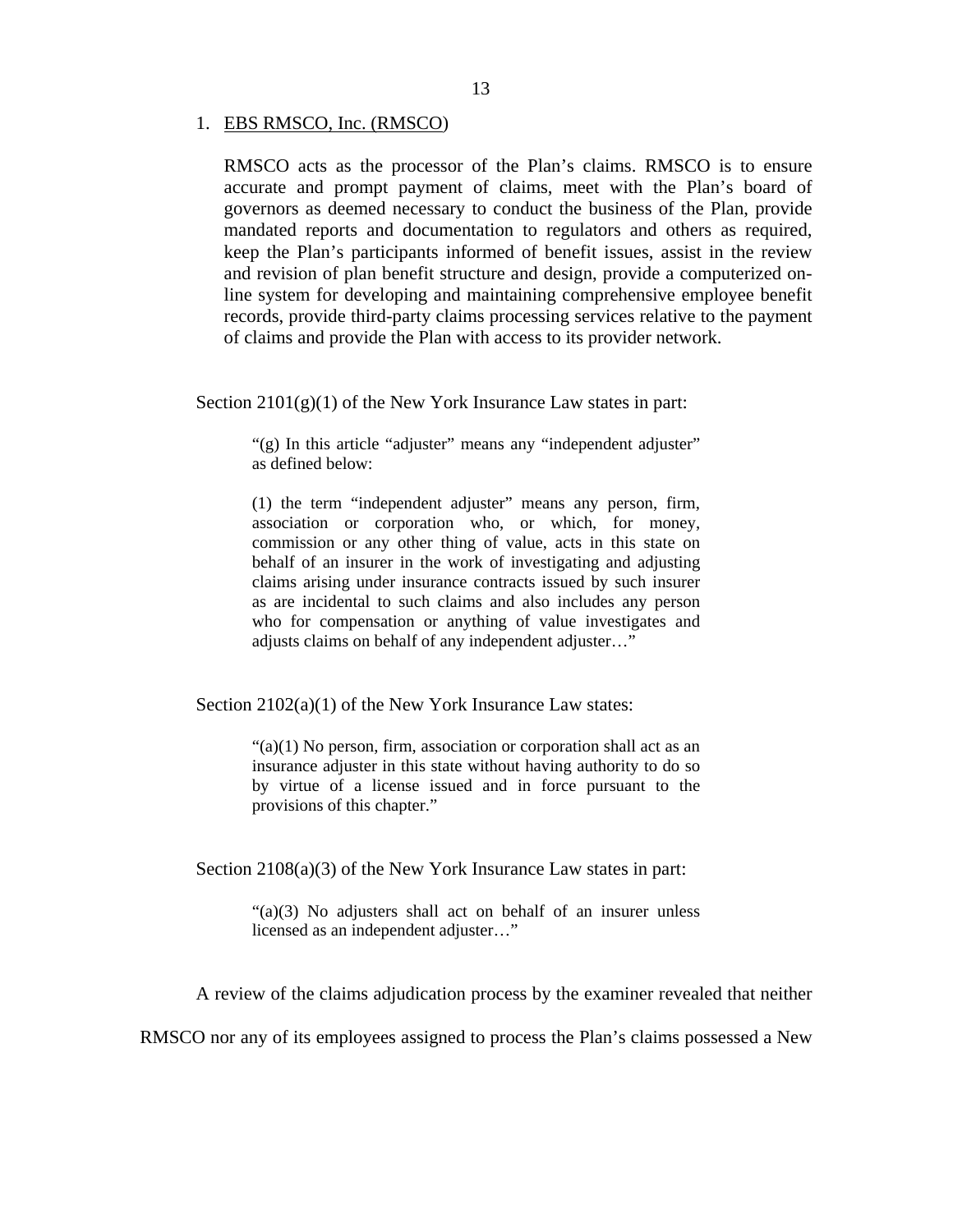<span id="page-15-0"></span>York claims adjuster license, while acting in its capacity for the Plan. This is a violation of Sections 2102(a)(1) and 2108(a)(3) of the New York Insurance Law.

It is recommended that RMSCO, Inc. and each of its employees who perform claim adjusting services in New York (for the Plan) be licensed as independent claims adjusters, in accordance with Sections  $2102(a)(1)$  and  $2108(a)(3)$  of the New York Insurance Law.

## 2. Corporate Care Management (Corporate Care)

Corporate Care provides utilization review services to the Plan and its members in accordance with the Plan's utilization review program. Such services include: prospective case identification services (including precertification services), case management services, high cost claim reviews and retrospective claim reviews (including reviews of appeals).

## 3. Beech Street Corporation

Beech Street Corporation arranges for the provision of health care services from selected health care providers. In this regard RMSCO purchases access to the Beech Street Corporation health care networks on behalf of the Plan.

## 4. Express Scripts ("ESI")

ESI provides on-line claims processing services for covered drugs dispensed by participating pharmacies, mail service pharmacies, or CuraScript (specialty drugs).

## 5. Cuddy & Ward, LLP

Cuddy & Ward, LLP provided accounting support and auditing services to the Plan during the examination period.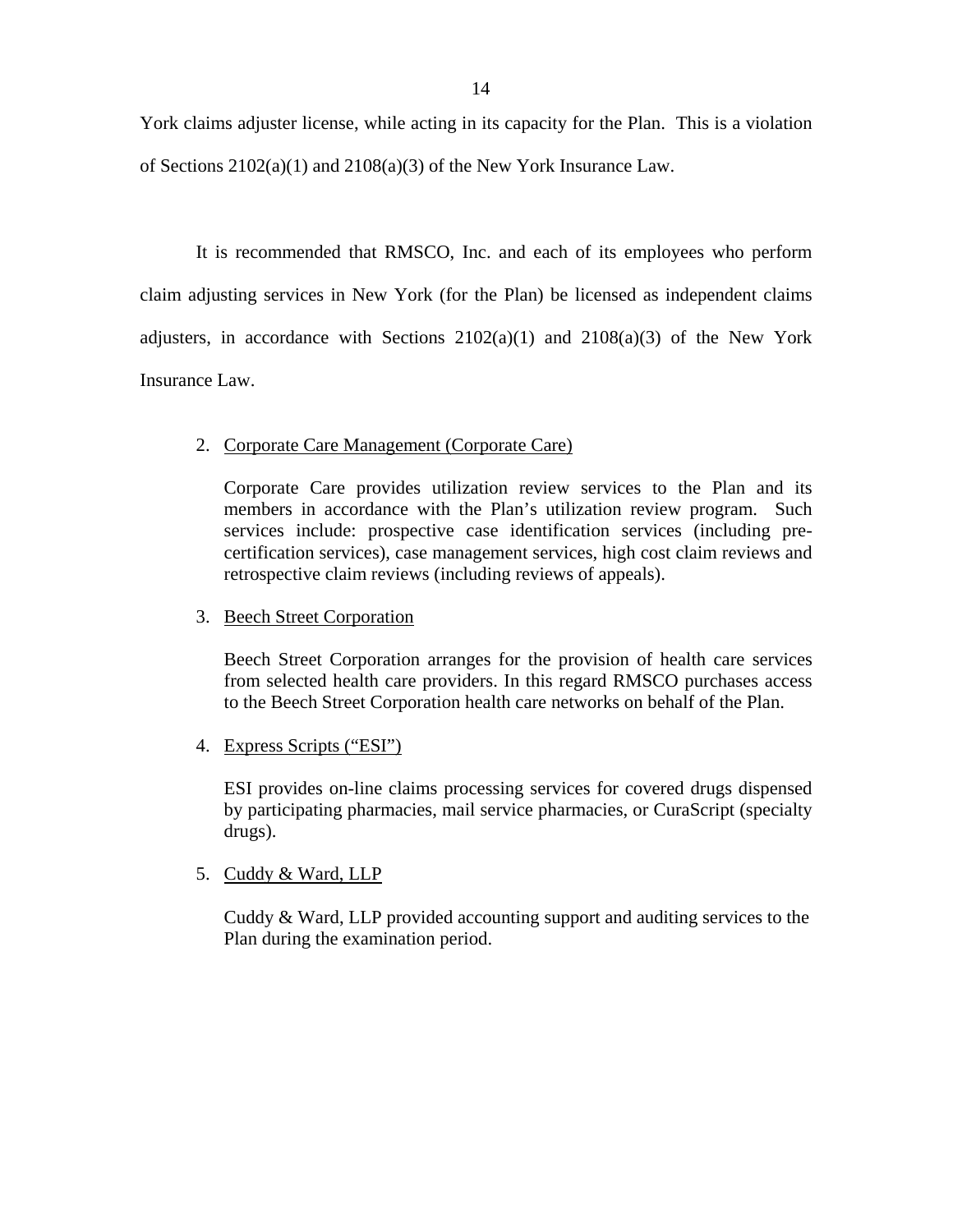<span id="page-16-0"></span>F. Conflict of Interest Policy

The Plan has a conflict of interest policy in place. For such policy to be effective, it is a good business practice to have board members and senior officers sign the conflict of interest disclosure form annually.

It was noted that during the examination period, July 1, 2004 to June 30, 2010, the board members did not sign the disclosure form.

It is recommended that all board members and officers of the Plan sign the required conflict of interest disclosure statement on an annual basis.

## G. Accounts and Records

#### 1. Pharmaceutical rebate receivables

Paragraph 24 of Statements of Statutory Accounting Principles ("SSAP") No. 84 of the NAIC Accounting Practices and Procedures Manual states:

> reporting entity to estimate pharmaceutical rebate receivables. "(24) the financial statements shall disclose the method used by Furthermore, for the most recent three years and for each quarter therein, the reporting entity shall also disclose the following: a.) the estimated balance of pharmacy rebate receivable as reported on the financial statements; b.) Pharmacy rebates as invoiced or confirmed in writing; and c.) Pharmacy rebates collected."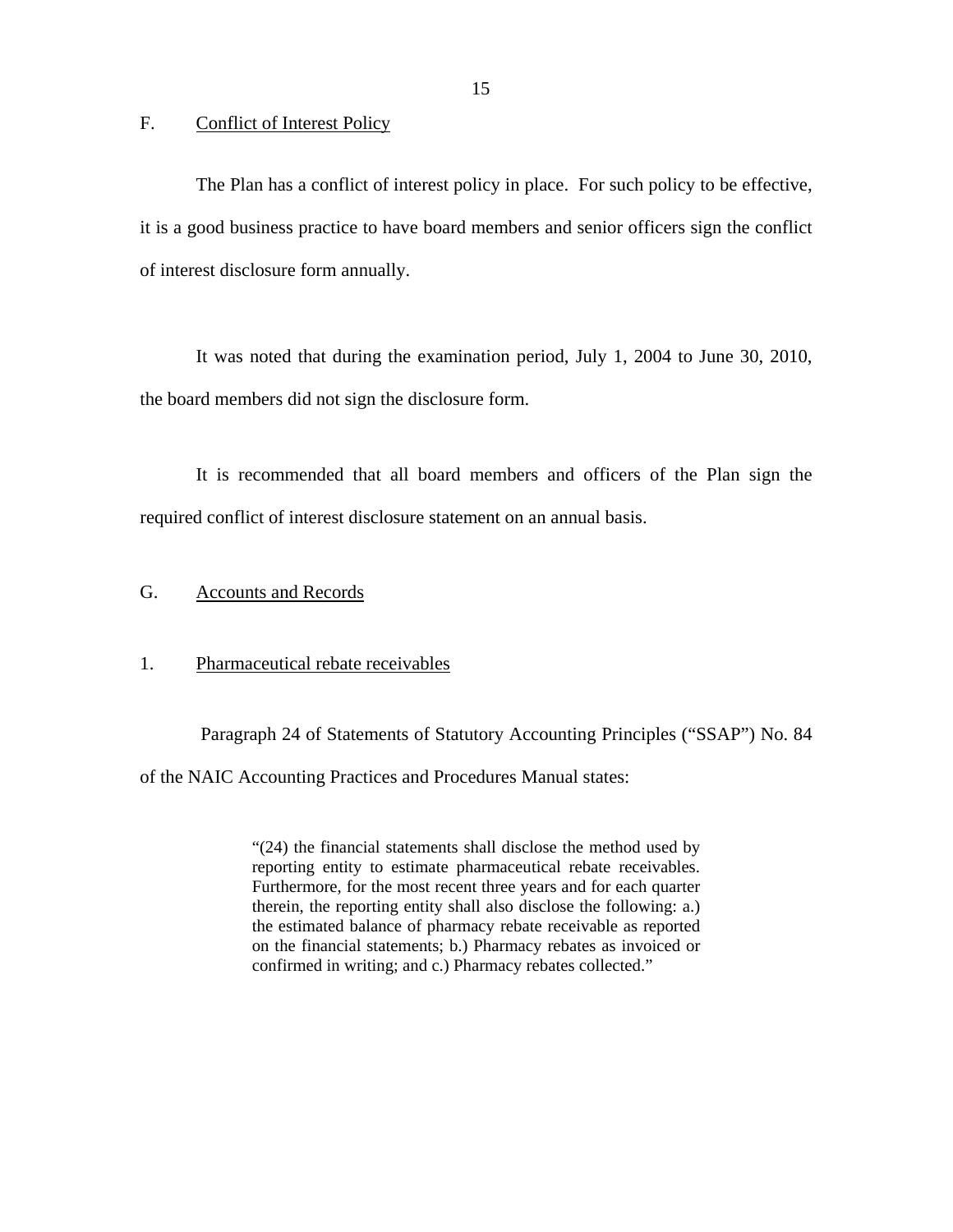The Plan did not comply with Paragraph 24 of SSAP No. 84 of the NAIC Accounting Practices and Procedures Manual when it failed to disclose in its annual statements, the method used to estimate its reported pharmaceutical rebate receivables.

It is recommended that the Plan comply with Paragraph 24 of SSAP No. 84 of the NAIC Accounting Practices and Procedures Manual and disclose in its annual statements

the method used to estimate its reported pharmaceutical rebate receivables.

#### 2. Annual statement filings

Section 4710(a)(2) of the New York Insurance Law states in part:

"(a) The governing board of the municipal cooperation health benefit plan shall:

(2) annually not later than one hundred twenty days after the close of plan year, file a report with the superintendent showing the financial condition and affairs of the plan (including an annual independent financial audit statement and independent actuarial opinion) as of the end of the preceding plan year…"

It was noted that during the examination period, the Plan filed its annual statements each year beyond the required filing period. During the examination period, the Plan filed its annual statements seven to thirty-nine days beyond the required filing date.

It is recommended that the Plan comply with the requirements of Section  $4710(a)(2)$  of the New York Insurance Law and submit its required annual statements to the Superintendent of Financial Services, within the required filing period.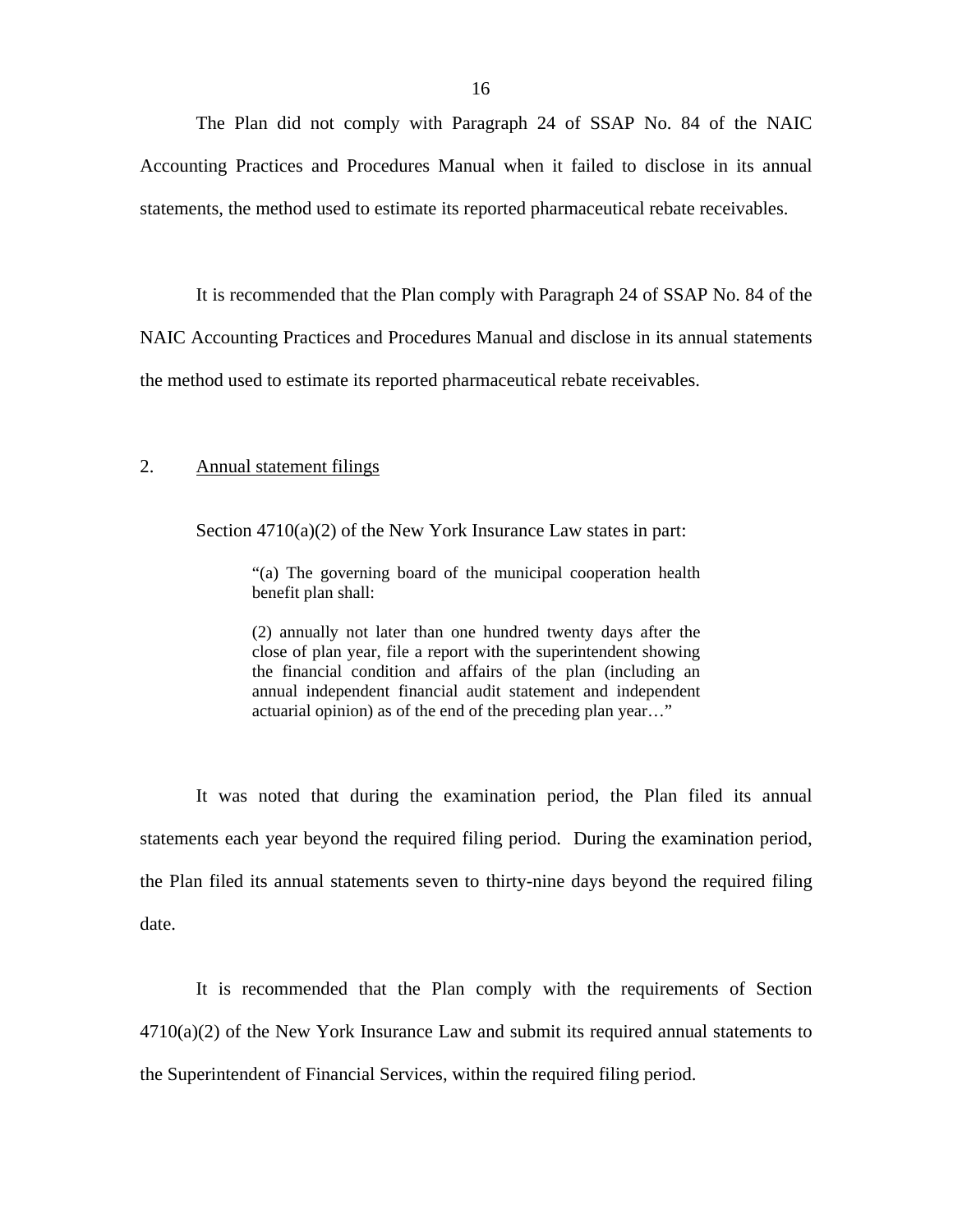# **3. FINANCIAL STATEMENTS**

## A. Balance Sheet

.

The following shows the assets, liabilities and net worth as determined by this examination as of June 30, 2010. This statement is the same as the balance sheet reported by the Plan in its filed annual statement:

| Assets                                           | Examination                | Plan                       |
|--------------------------------------------------|----------------------------|----------------------------|
| Cash and cash equivalents<br>Premiums receivable | \$13,186,753<br>1,735,386  | \$13,186,753<br>1,735,386  |
| <b>Total assets</b>                              | \$14,922,139               | \$14,922,139               |
| Liabilities                                      |                            |                            |
| Accounts payable<br>Claims payable               | \$<br>176,861<br>3,560,086 | 176,861<br>\$<br>3,560,086 |
| <b>Total liabilities</b>                         | \$3,736,947                | \$3,736,947                |
| Net worth                                        |                            |                            |
| Contingency reserves<br>Retained earnings        | \$1,181,619<br>10,003,573  | \$1,181,619<br>10,003,573  |
| Total net worth                                  | \$11,185,192               | \$11,185,192               |
| Total liabilities and net worth                  | <u>\$14,922,139</u>        | \$14,922,139               |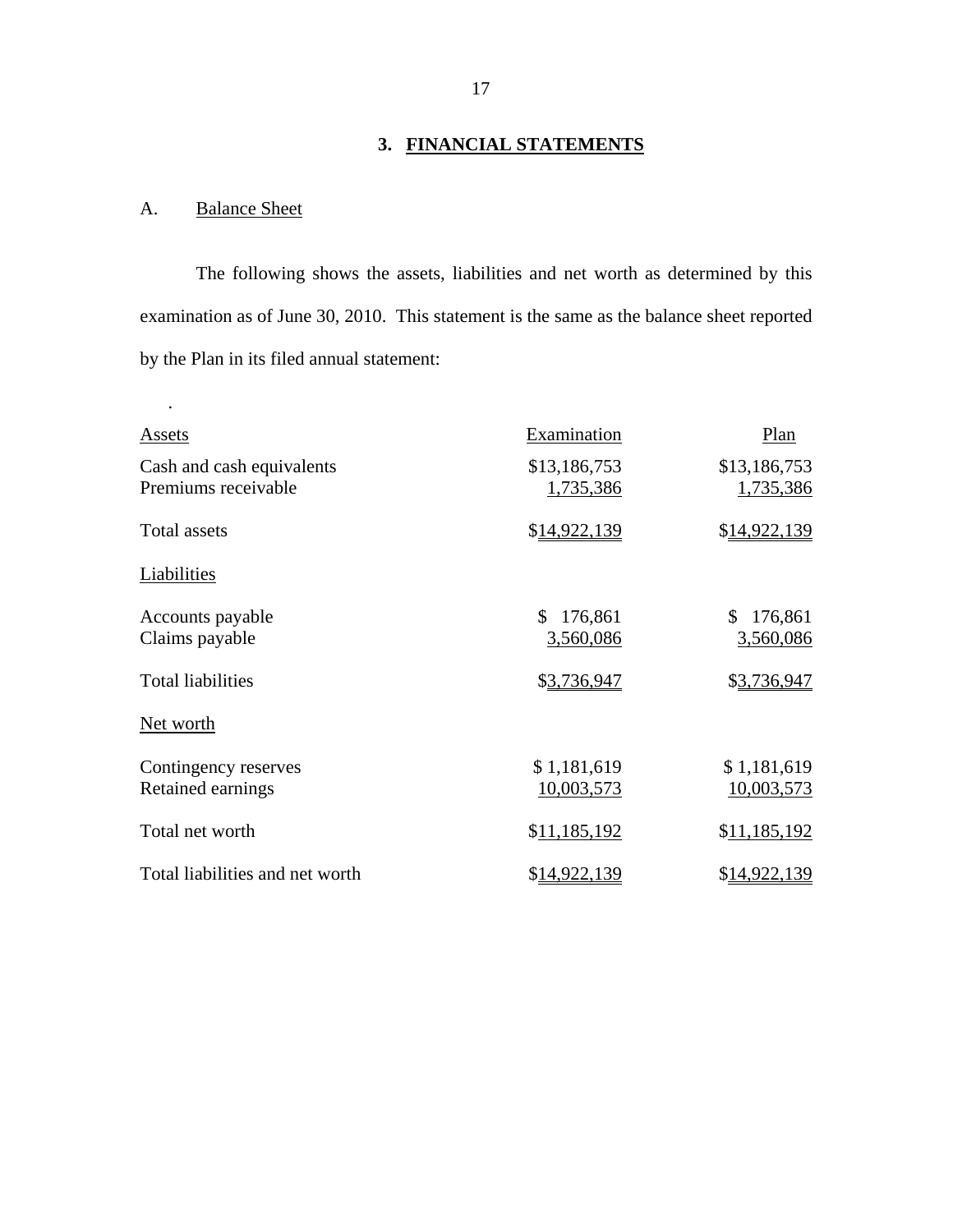B. Statement of Revenue and Expenses and Net Worth

Net worth increased \$10,380,956 during the six-year examination period, July 1,

2004 through June 30, 2010, detailed as follows:

## Revenues

| Premiums                               | \$121,102,041 |                    |
|----------------------------------------|---------------|--------------------|
| Investment income                      | 482,851       |                    |
| Aggregate write-ins for other revenue  | 1,962,673     |                    |
| Total revenues                         |               | \$123,547,565      |
| <b>Expenses</b>                        |               |                    |
| Hospital and medical claims            | \$96,056,192  |                    |
| Drug claims                            | 13,206,275    |                    |
| Claims subtotal                        | \$109,262,467 |                    |
| Reinsurance expenses net of recoveries | 134,284       |                    |
| Net claims incurred                    | \$109,396,751 |                    |
| Administrative expenses                | 4,183,191     |                    |
| Total expenses                         |               | 113,579,942        |
| Net income                             |               | <u>\$9,967,623</u> |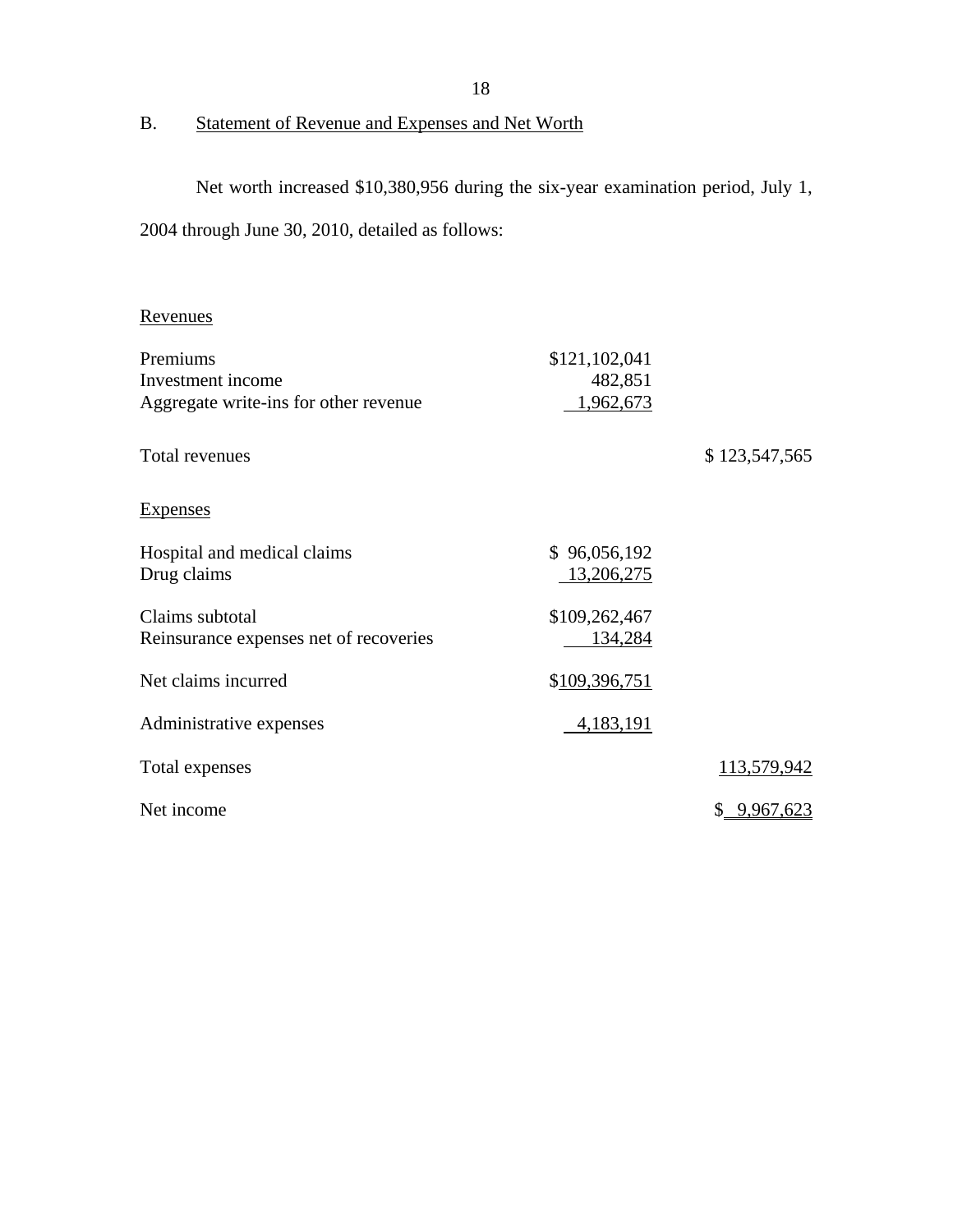| Net worth, per report on examination,<br>as of June 30, 2004                                             |                        |                        | \$<br>804,236 |
|----------------------------------------------------------------------------------------------------------|------------------------|------------------------|---------------|
|                                                                                                          | Gains in<br>Net worth  | Losses in<br>Net worth |               |
| Net income<br>Increase in contingency reserve<br>Aggregate write-ins for changes in<br>retained earnings | \$9,967,623<br>460,964 | \$47,631               |               |
| Net increase in net worth                                                                                |                        |                        | \$10,380,956  |
| Net worth, per report on examination,<br>as of June 30, 2010                                             |                        |                        | \$11,185,192  |

## **4**. **CLAIMS PAYABLE**

The examination liability of \$3,560,086 is the same as the amount reported by the Plan as of June 30, 2010.

The Plan's liability for unpaid claims was established in compliance with the requirement of Section 4706(a)(1) of the New York Insurance Law. The Plan received permission from the Department on July 27, 2006 to reduce the required minimum amount of its unpaid claims reserve from 25% of total expected incurred claims and expenses to 17% of total incurred claims and expenses, starting with the quarter ending June 30, 2006.

The examination analysis of the claims unpaid reserve was conducted in accordance with generally accepted actuarial principles and practices and was based on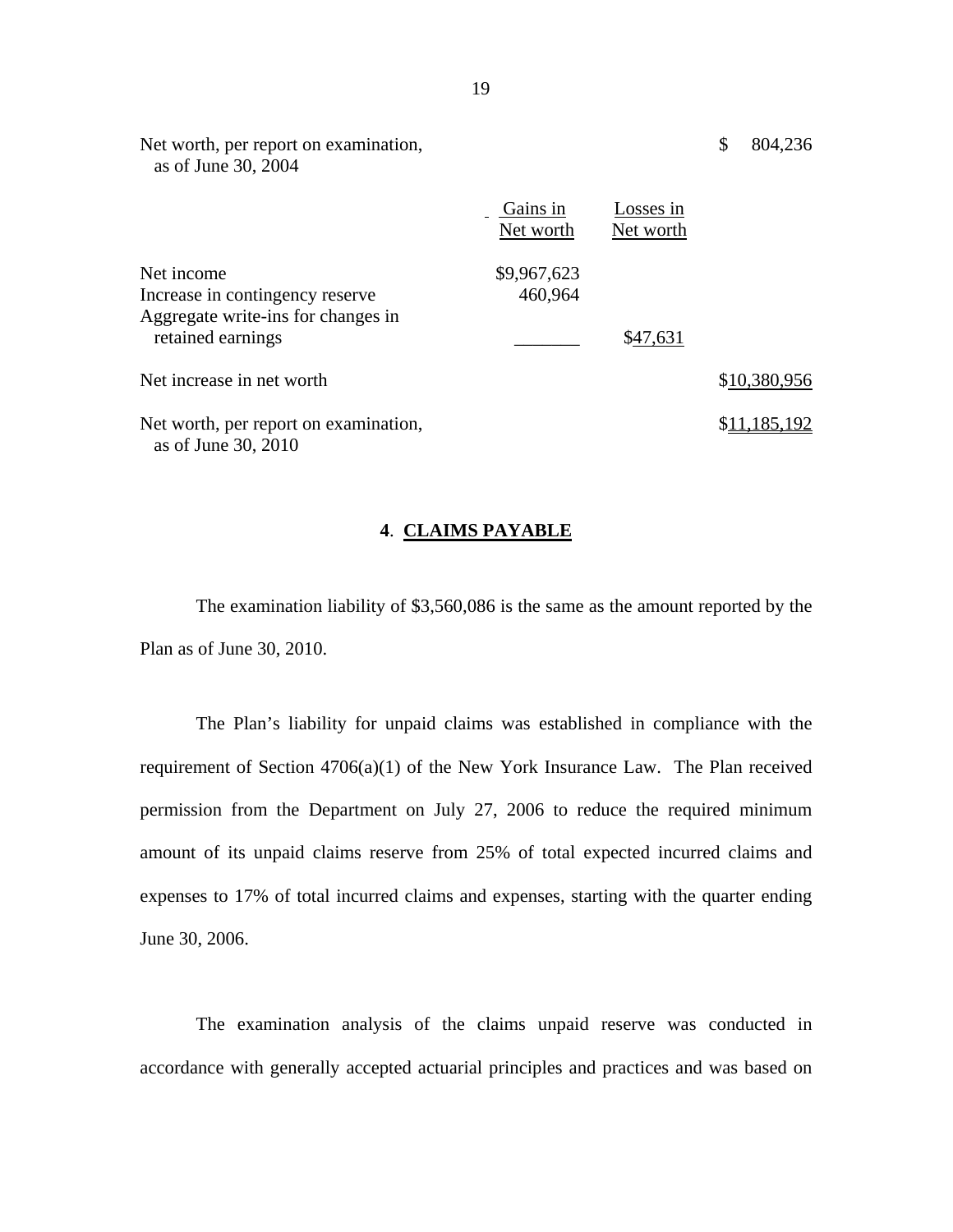<span id="page-21-0"></span>statistical information contained in the Plan's internal records and in its filed annual statements as verified during the examination. The examination reserve was based upon actual payments made through a point in time, plus an estimate for claims remaining unpaid at that date.

## **5. MARKET CONDUCT ACTIVITIES**

In the course of this examination, a review was made of the manner in which the Plan conducts its business practices and fulfills its contractual obligations to subscribers and claimants. The review was general in nature and is not to be construed to encompass the more precise scope of a market conduct examination.

The general review was directed at practices of the Plan in the following areas:

- A Claims processing
- B Policy forms / benefits
- C Utilization review
- D Underwriting and rating

### A. Claims **Processing**

#### Claims attribute review

A claims attribute review was performed for claims submitted to the Plan during the period, July 1, 2009 through June 30, 2010. A statistical random sampling process was performed testing several attributes deemed to be necessary for the successful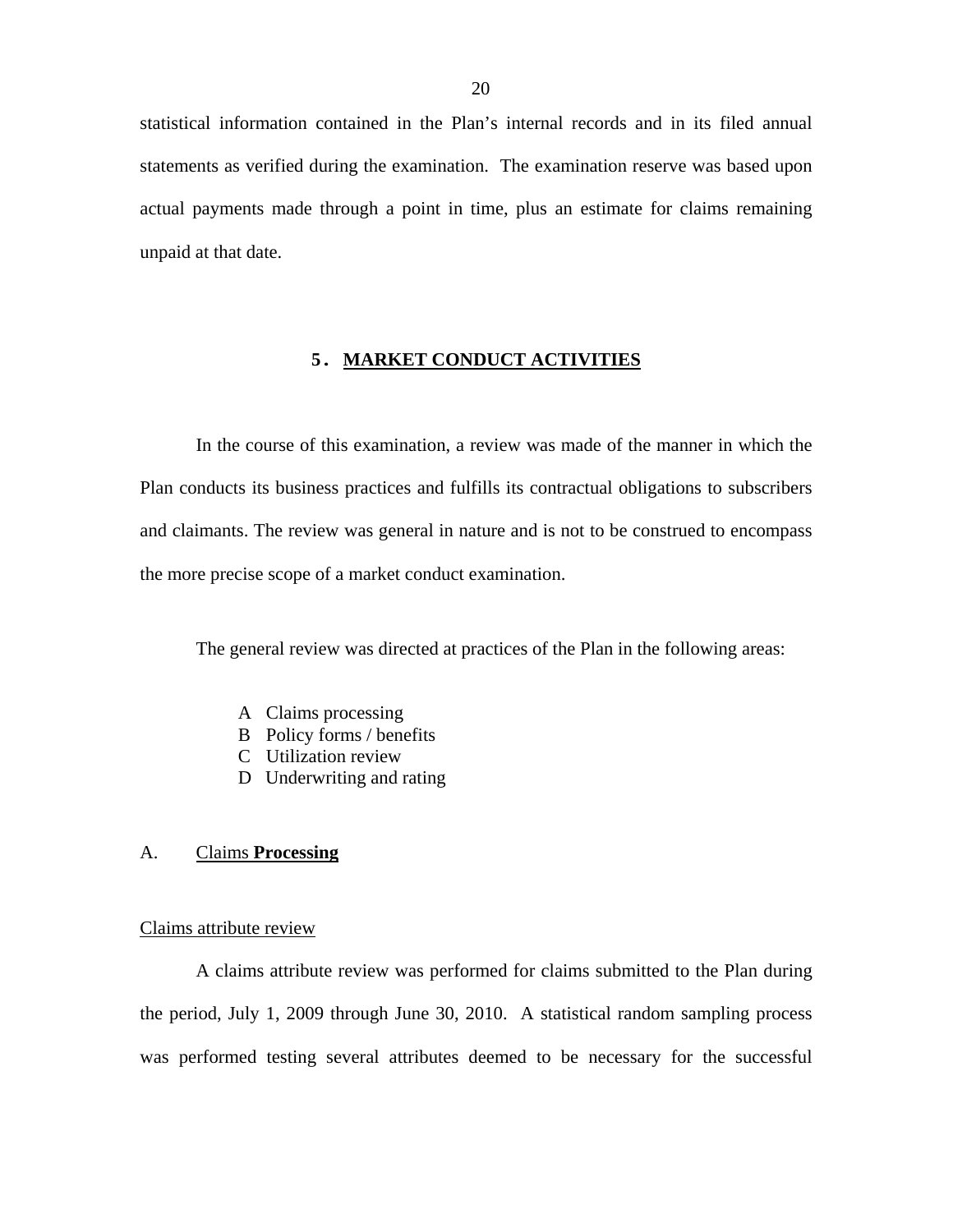processing of claims. The objective of the sampling process was to test and reach conclusions about all predetermined attributes, individually or in combination.

The claims attribute review did not reveal any problem areas.

#### Claims prompt payment review

A review to test for compliance with the Prompt Pay Law, Section 3224-a of the New York Insurance Law, was performed by using a statistical sampling methodology covering claims submitted to the Plan during the period July 1, 2009 through June 30, 2010.

The review of the Plan's submitted medical and hospital claims data for the period, July 1, 2009 through June 30, 2010 relative to compliance with Section 3224-a of the New York Insurance Law did not reveal any problem areas.

## B. Policy Forms / Benefits

Section  $4710(a)(1)$  of the New York Insurance Law states in part:

"(a) the governing board of the municipal cooperative health benefit plan shall:

 for certificate of authority in the form and manner prescribed by (1) file for approval with the superintendent a description of material changes in any information provided in the application the superintendent..."

The Plan failed to submit its Modified Traditional policy form, which contains a co-payment risk sharing arrangement, to the Superintendent for approval prior to implementation.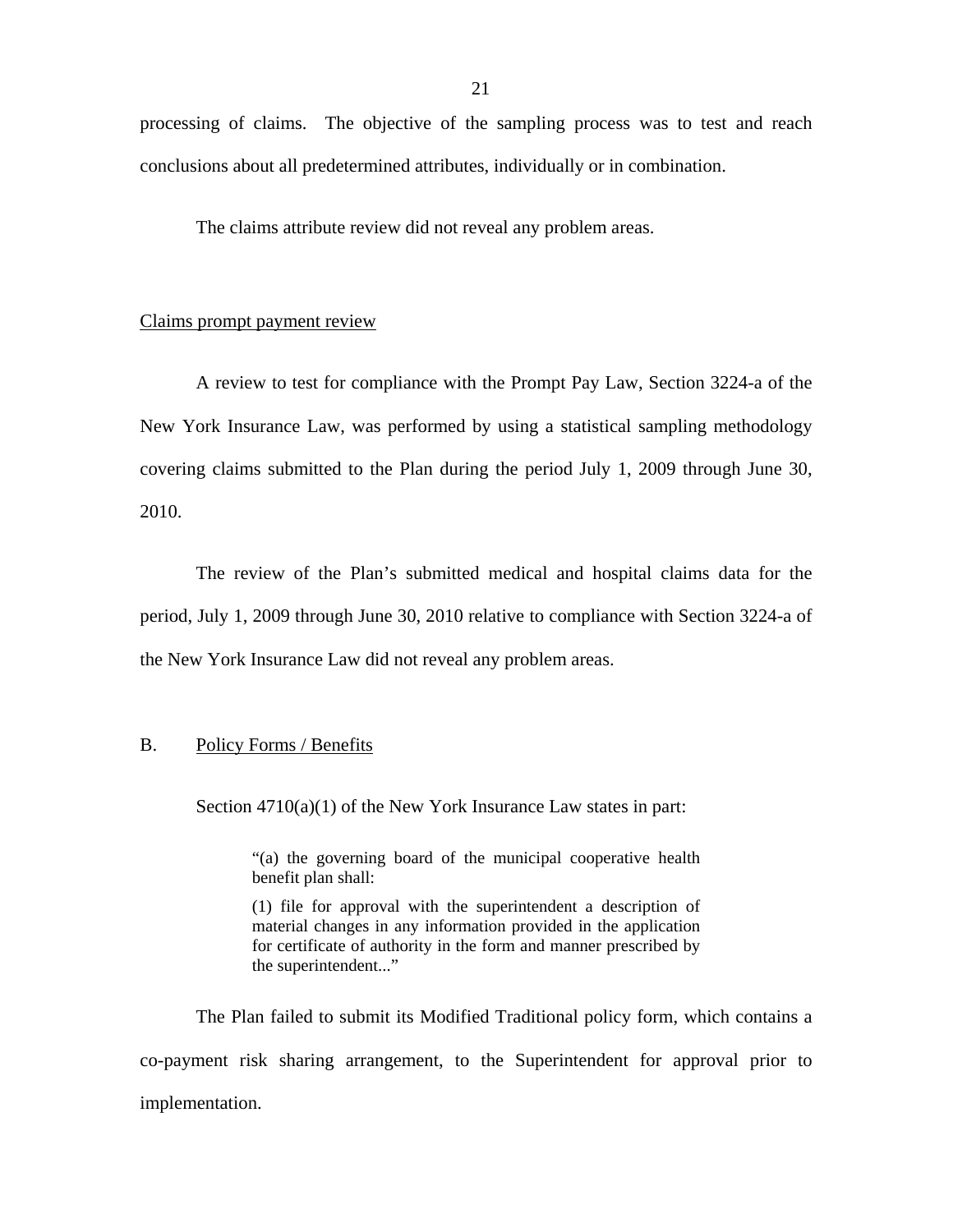It is recommended that the Plan comply with the requirements of Section  $4710(a)(1)$  of the New York Insurance Law and submit all new or revised policy forms to the Superintendent of Financial Services for approval prior to implementation.

According to the Patient Protection and Affordable Care Act ("PPACA"), as amended by the Health Care and Education Reconciliation Act, in order to maintain status as a grandfathered health plan, a plan or health insurance coverage must include a statement, in any plan materials provided to a participant or beneficiary describing the benefits provided under the plan or health insurance coverage, that the plan or coverage believes it is a grandfathered health plan within the meaning of Section 1251 of the Patient Protection and Affordable Care Act and must provide contact information for questions and complaints.

Section 1251 of the Patient Protection and Affordable Care act states in part:

"The following language can be used to comply with disclosure requirement:

 grandfathered health plan means that your [plan or policy] may This [group health plan or health insurance issuer] believes this [plan or coverage] is a "grandfathered health plan" under the Patient Protection and Affordable Care Act (the Affordable Care Act). As permitted by the Affordable Care Act, a grandfathered health plan can preserve certain basic health coverage that was already in effect when that law was enacted. Being a not include certain consumer protections of the Affordable Care Act that apply to other plans, for example, the requirement for the provision of preventive health services without any cost sharing. However, grandfathered health plans must comply with certain other consumer protections in the Affordable Care Act, for example, the elimination of lifetime limits on benefits.

Questions regarding which protections apply and which protections do not apply to a grandfathered health plan and what might cause a plan to change from grandfathered health plan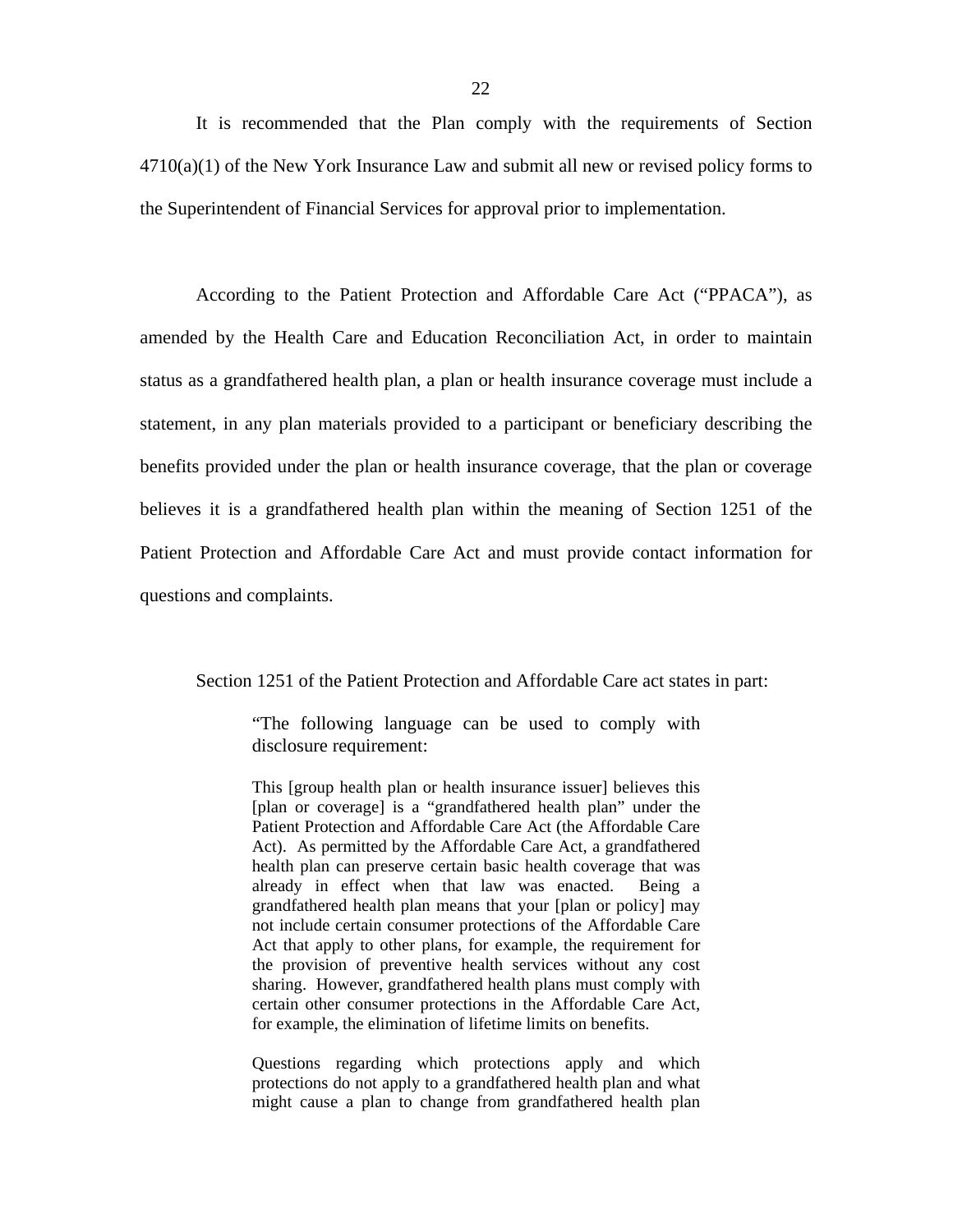status can be directed to the plan administrator at [insert contact information]. [For ERISA plans, insert: You may also contact the Employee Benefits Security Administration, U.S. Department of Labor at 1-866-444-3272 or <www.dol.gov/ebsa/healthreform>. This website has a table summarizing which protections do and do not apply to grandfathered health plans.] [For individual market policies and nonfederal governmental plans, insert: You may also contact the U.S. Department of Health and Human Services at [www.healthreform.gov.](www.healthreform.gov)]"

The Plan did not provide notification to its members, in any plan materials, beginning with the first year to which such provisions would otherwise apply that described the benefits provided under the plan or health insurance coverage and that indicated that the Plan is a grandfathered health plan within the meaning of Section 1251 of the PPACA.

It is recommended that the Plan comply with the requirements of Section 1251 of the Patient Protection and Affordable Care Act and include the required disclosure statement to its members.

On May 5, 2011, the Plan filed Amendment No. 12 to its plan document, which included the aforementioned disclosure statement, with the Department.

The Department approved Amendment No. 12 on September 16, 2011.

## C. Utilization Review (UR)

Cayuga-Onondaga Area School Employee's Healthcare Plan contracted with Corporate Care Management, a third party administrator, as its utilization review agent.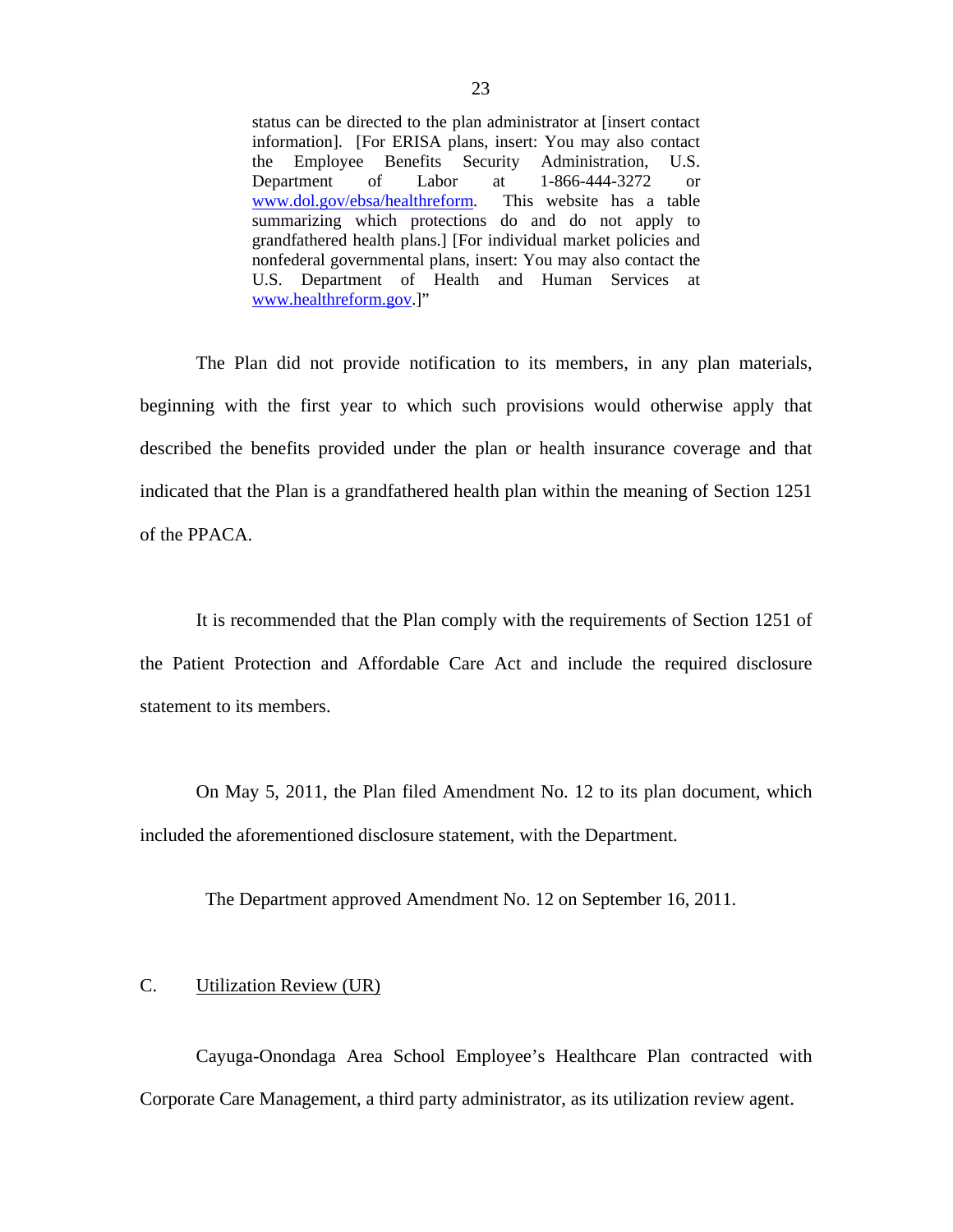Section 4901(a) of the New York Insurance Law states:

"Every utilization review agent shall biennially report to the superintendent of insurance, in a statement subscribed and affirmed as true under the penalties of perjury, the information required pursuant to subsection (b) of this section."

Corporate Care failed to file its utilization review program on behalf of the Plan on a biennial basis with the Superintendent, as required by Section 4901(a) of the New York Insurance Law.

It is recommended that the Plan ensure that Corporate Care Management include the Plan as an entity covered under Corporate Care's utilization review program filed with the Superintendent, as required by Section 4901(a) of the New York Insurance Law.

### D. Rating

The Plan's premium rates are developed by the Plan based on a review of its past claims experience and projections of the Plan's future financial performance. Such premium rates which must be community rated, are established and are approved by the Plan's governing board, prior to each plan year.

Section  $4705(d)(5)(B)$  of the New York Insurance Law states in part the following:

> "The governing board shall establish premium equivalent rates for participating municipal corporation on the basis of a community rating methodology filed with and approved by the superintendent…"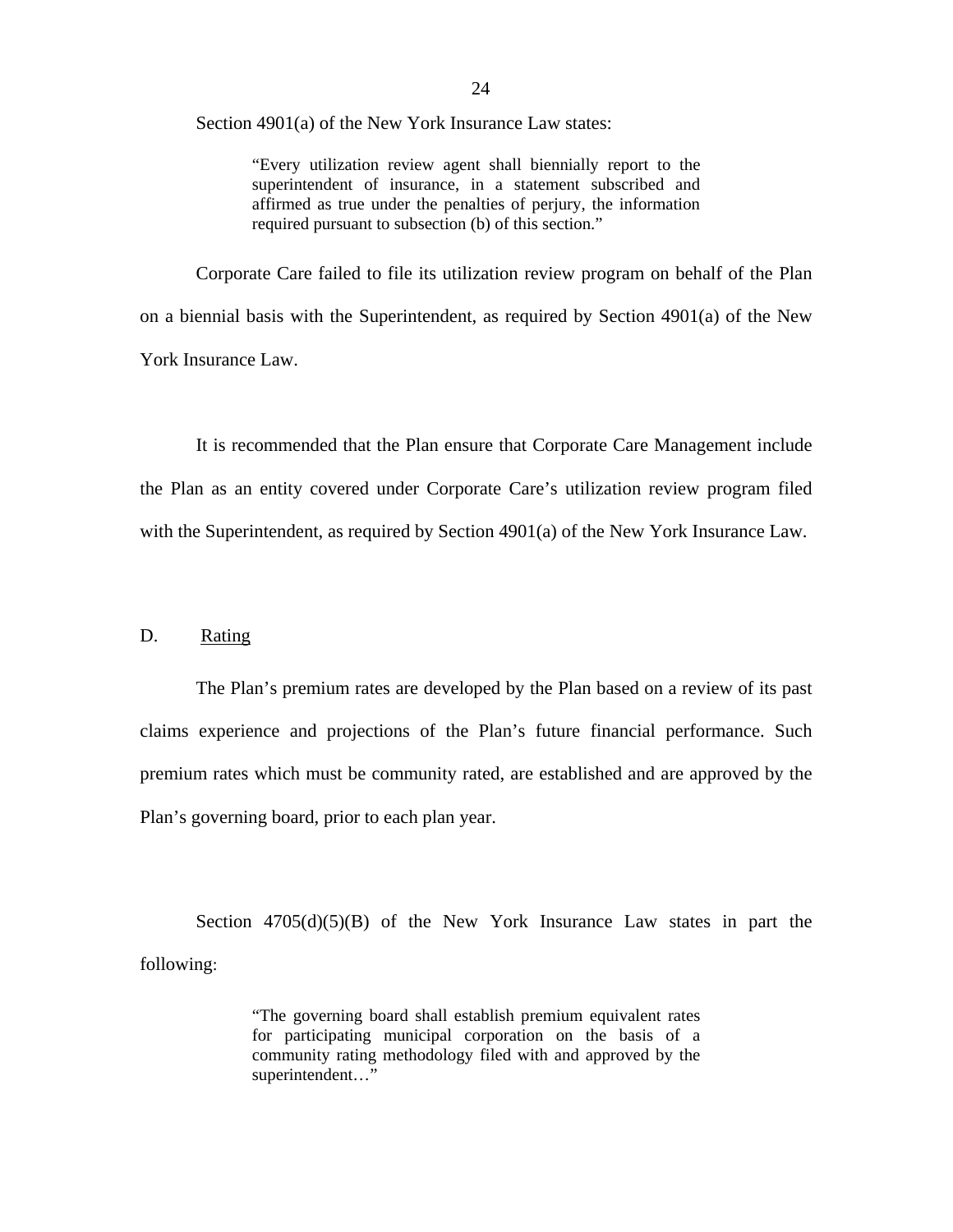A review of the Plan's rating methodology revealed that the Plan's premium rates during the examination period, although approved by the Plan's board of governors, were not developed from a community rating methodology formula which had been filed with and approved by the Superintendent.

It is recommended that the Plan comply with the requirements of Section 4705(d)(5)(B) of the New York Insurance Law by establishing premium rates based upon a community rating methodology formula which has been filed with and approved by the Superintendent of Financial Services.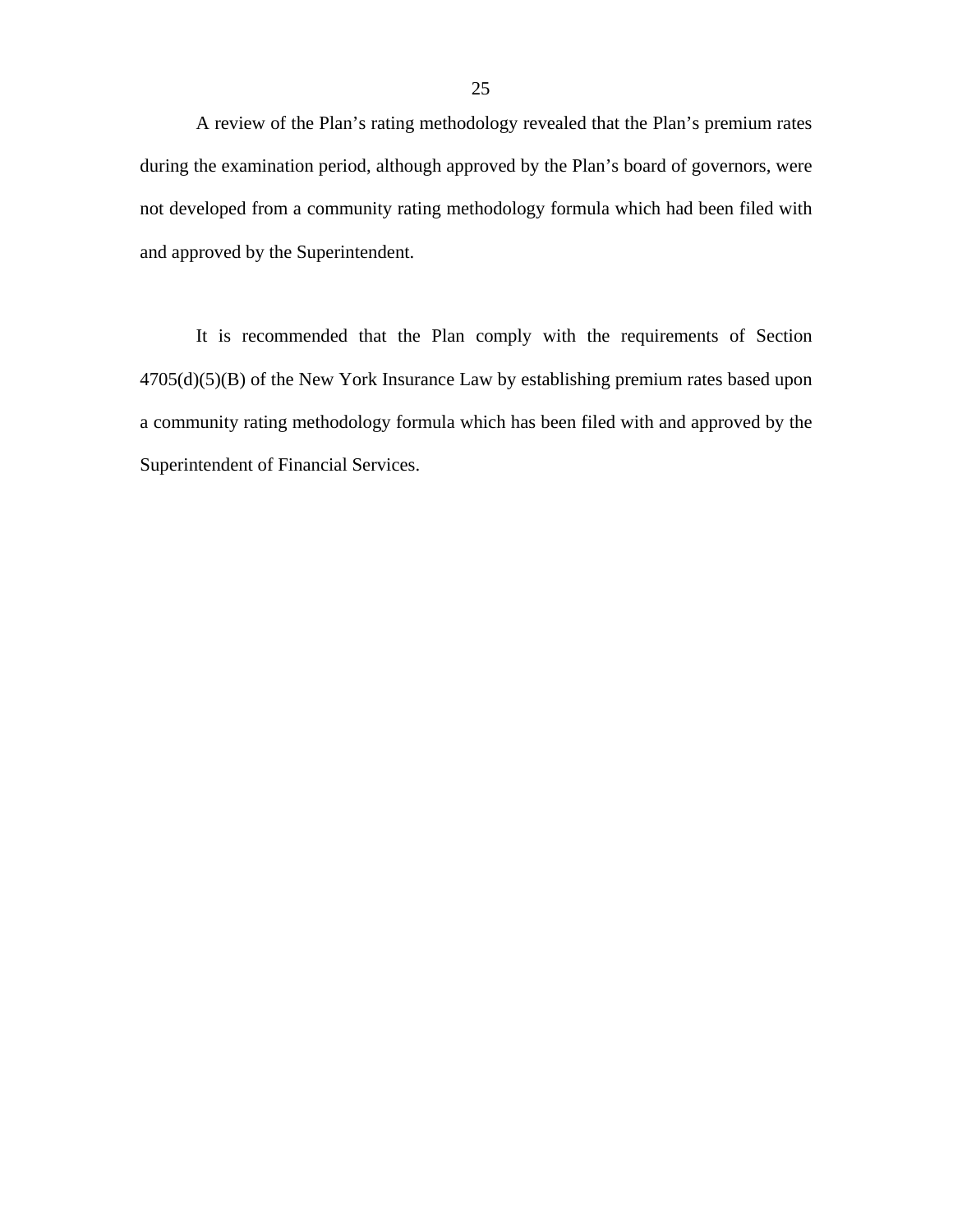#### **6. COMPLIANCE WITH PRIOR REPORT ON EXAMINATION**

The prior report on examination included eight (8) recommendations detailed as follows (page number refers to the prior report on examination):

#### **Management**

1. It is recommended that, if it is the intent of the Plan, that the Plan eliminates the standing committees and act upon all matters at the board level.

> *The Plan has not complied with this recommendation. A similar recommendation is included within this report on examination*.

#### Accounts and Records

2. It is recommended that the Plan maintain a Code of Conduct policy and that annual conflict of interest reporting on the part of the Plan's officers, key employees and board of governors.

> *Although the Plan has adopted its own code of conduct policy, the board of governors has not, annually signed the conflict of interest statement. A similar recommendation is included within this report on examination*.

### Internal Controls

3. It is recommended the Plan amend the contract with its CPA firm to include an opinion of the Plan's internal control systems in order to comply with Section 4705(e)(1) of the New York Insurance Law.

> *The Plan has not complied with this recommendation. A similar recommendation is included within this report on examination*.

### **ITEM NO. PAGE NO.**

4

6

7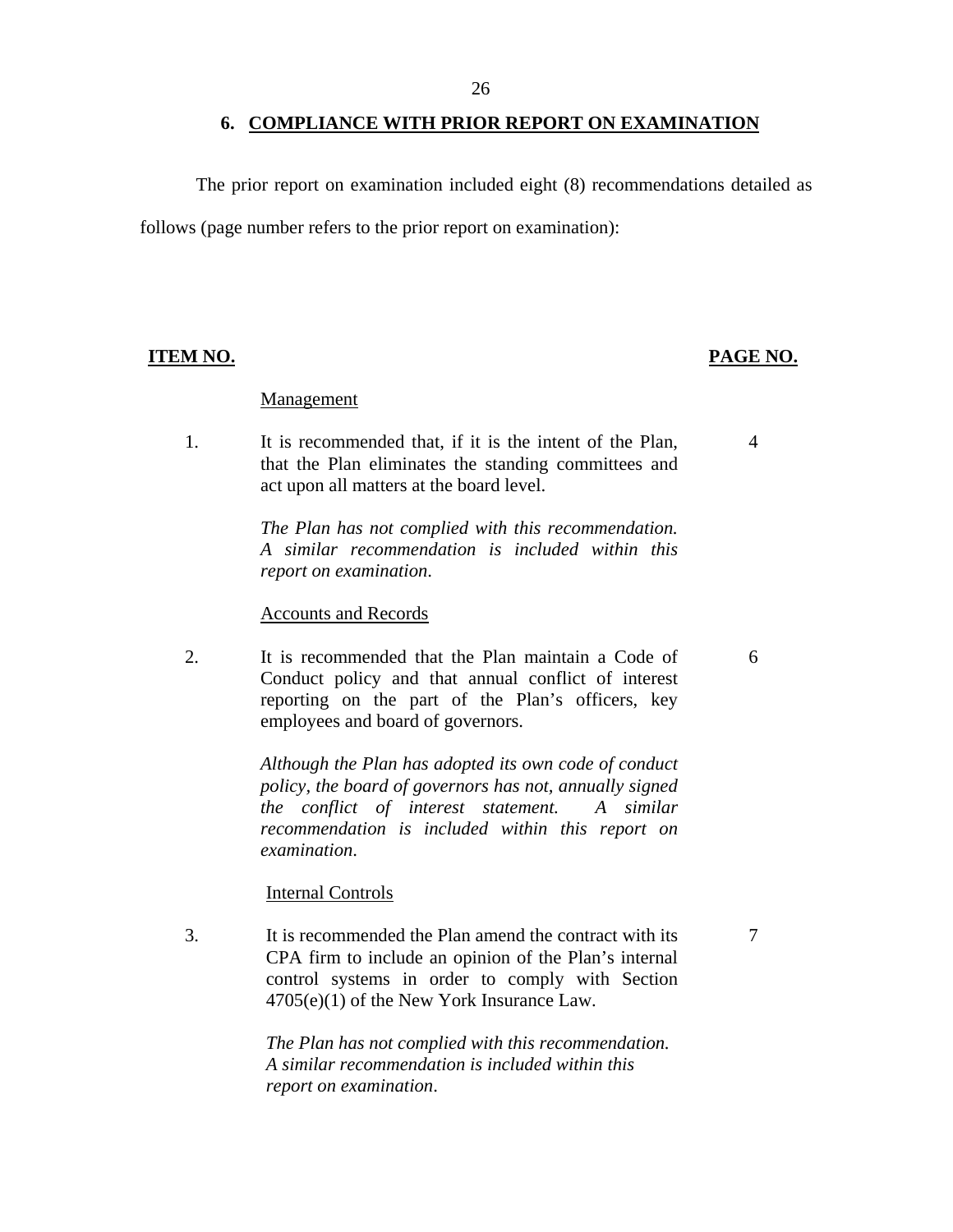#### Annual and Quarterly Statement Preparation

4. It is recommended that the Plan complete NY Schedule F – Claims Payable Analysis by including a reconciliation footnote that reflects the statutory reserve that exceeds the actuarially determined unpaid claims. Column C and Column D of Section 1 of Schedule F should reconcile to the claims payable amount reported on line 2 of Report  $# 1 - Part B$ : Liabilities and Net Worth of its annual statement for both the current and prior year.

*The Plan has complied with this recommendation*.

### Cash and Cash Equivalents

5. It is recommended that the Plan eliminate any cash balances not specific to its Plan document from its books of account and cash account. 11

*The Plan has complied with this recommendation*.

### Accounts Payable

6. It is recommended that the Plan report its entire accounts payable balance in its Quarterly and Annual Statements to this Department. 11

*The Plan has complied with this recommendation*.

### Market Conduct

7. It is recommended that the Plan commit to settle clean claims within 30 days. 14

*The Plan has complied with this recommendation*.

## **ITEM NO. PAGE NO.**

7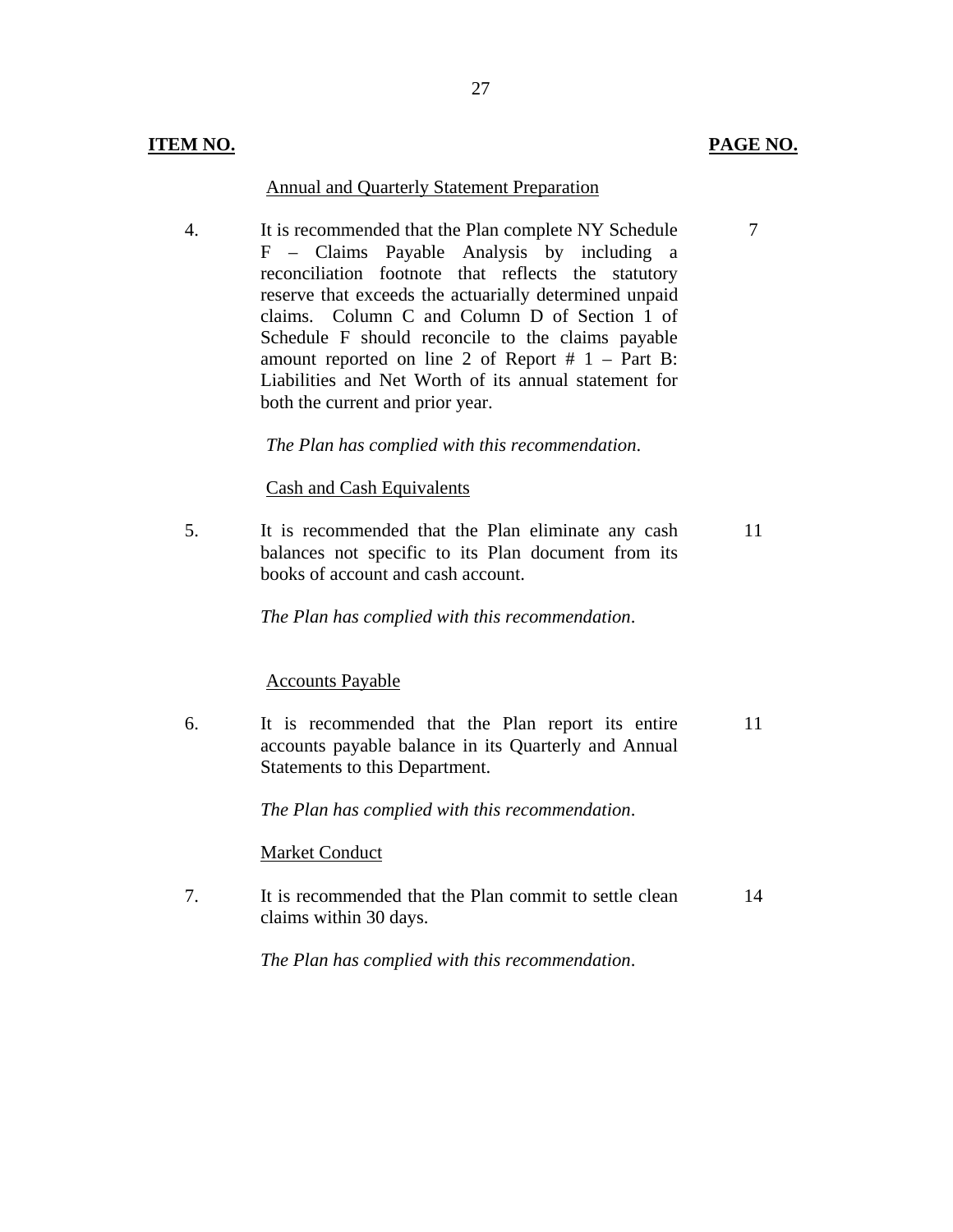### **ITEM NO. PAGE NO.**

8. It is recommended the Plan obtain New York State Insurance Department approval prior to marketing any new products including any amended policy forms or riders in accordance with Section 4709(b) of the New York Insurance Law.

> *The Plan has not complied with this recommendation. A similar recommendation is included within this report on examination*.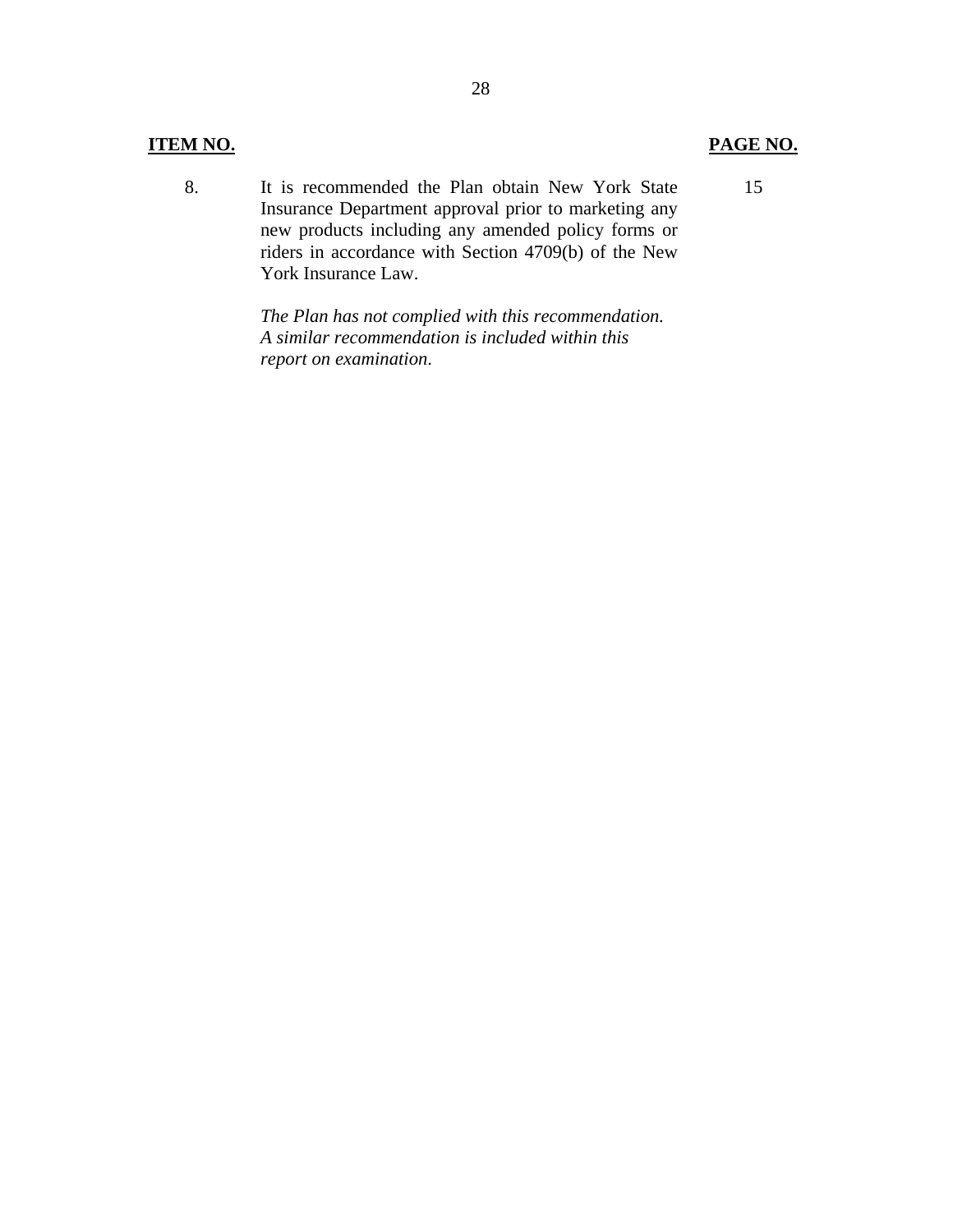## **7. SUMMARY OF COMMENTS AND RECOMMENDATIONS**

## **ITEM** PAGE NO.

10

## A**.** Management and Controls

i. It is recommended that the Plan revise its Municipal Cooperative Agreement or by-laws to include the additional standing committees or eliminate such standing committees. 7

A similar recommendation was made in the prior report on examination.

- ii. It is recommended that the Plan comply with the requirements of Section 624(a) of the New York Business Corporation Law by maintaining minutes of all meetings held. 7
- iii. It is recommended that the Plan and its board of governors comply with the requirements of Section 312(b) of the New York Insurance Law. 8
- **Corporate Governance**
- B. Corporate Governance<br>i. It is recommended that the Plan amend its contract with its CPA firm to include a review and rendering of an opinion of the Plan's internal control systems on an annual basis, in order to comply with the requirements of Section 4705(e)(1) of the New York Insurance Law and the Plan's municipal cooperation agreement. 10

A similar recommendation was made in the prior report on examination.

ii. It is recommended that, as prudent business practice, the board adopt written procedures that would require the board to obtain annual certification, either from an internal auditor, the Plan's independent CPA firm or the Plan's general counsel, to the effect that the Plan's responsible officers have implemented procedures adopted by the board and that the Plan's current claims adjudication procedures, including those set forth in current claims manuals, are in accordance with applicable statutes, rules and regulations.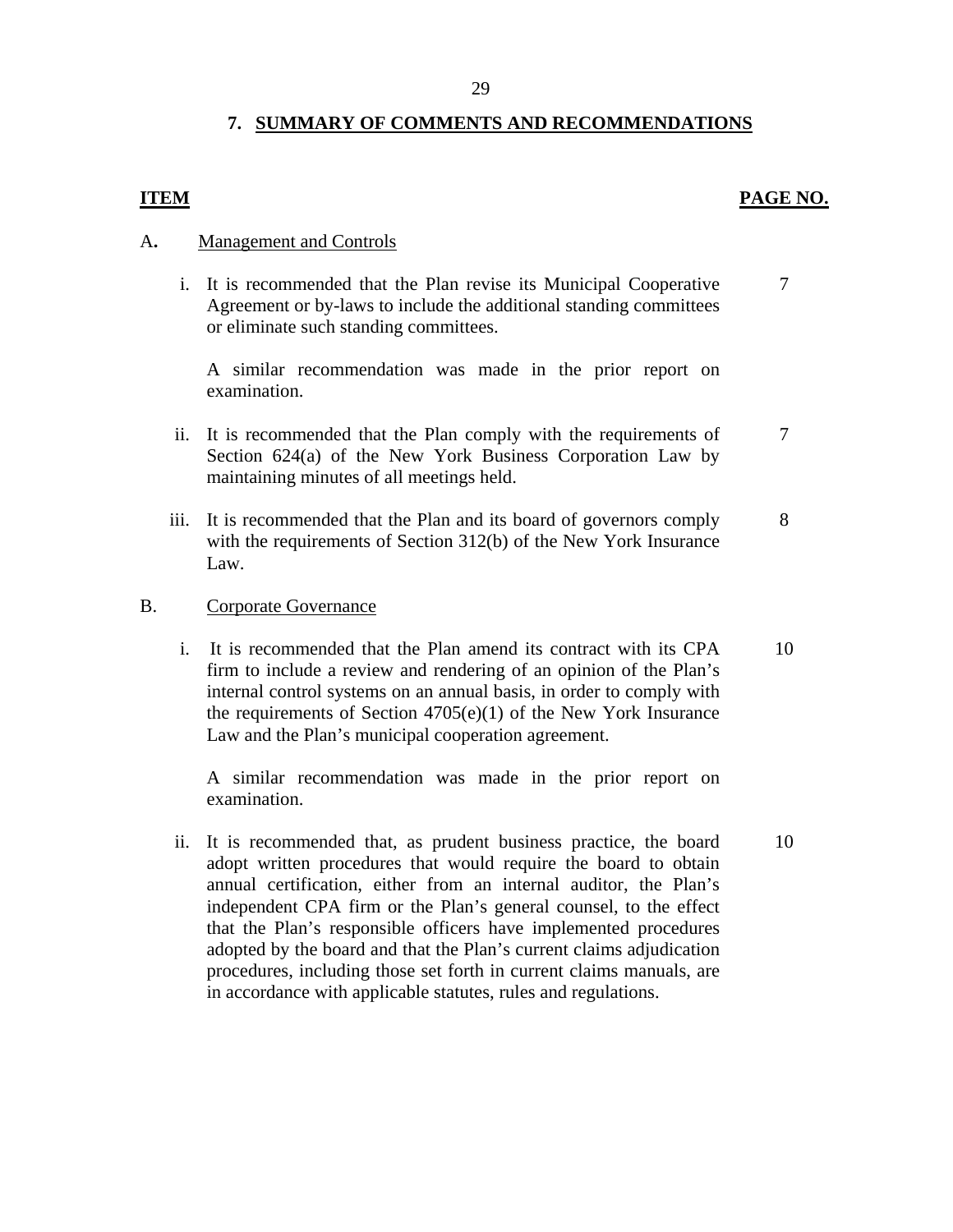## **ITEM PAGE NO.**

iii. It is recommended that, as a prudent business practice, the Plan's Board of Governors obtain annual certifications from its third-party claims administrators that claims are being processed in accordance with the plan document and applicable statutes, rules and regulations. 11

## C. Stop-Loss Coverage

It is recommended that the Plan comply with the requirements of Section 4707(a)(2) of the New York Insurance Law and maintain specific stop-loss coverage with a retention amount not greater than four percent of the amount certified by a qualified actuary to represent the Plan's expected claims for the current fiscal year. 12

### D. Administrative Service Agreements

It is recommended that RMSCO, Inc. and each of its employees who perform claim adjusting services in New York (for the Plan) be licensed as independent claims adjusters, in accordance with Sections 2102(a)(1) and 2108(a)(3) of New York Insurance Law 14

## E. Conflict of Interest Policy

It is recommended that all board members and officers of the Plan sign the required conflict of interest disclosure statement on an annual basis. 15

### F. Accounts and Records

- i. It is recommended that the Plan comply with Paragraph 24 of SSAP No. 84 of the NAIC Accounting Practices and Procedures Manual and disclose in its annual statements the method used to estimate its reported pharmaceutical rebate receivables. 16
- ii. It is recommended that the Plan comply with the requirements of Section 4710(a)(2) of the New York Insurance Law and submit its required annual statements to the Superintendent of Financial Services, within the required filing period. 16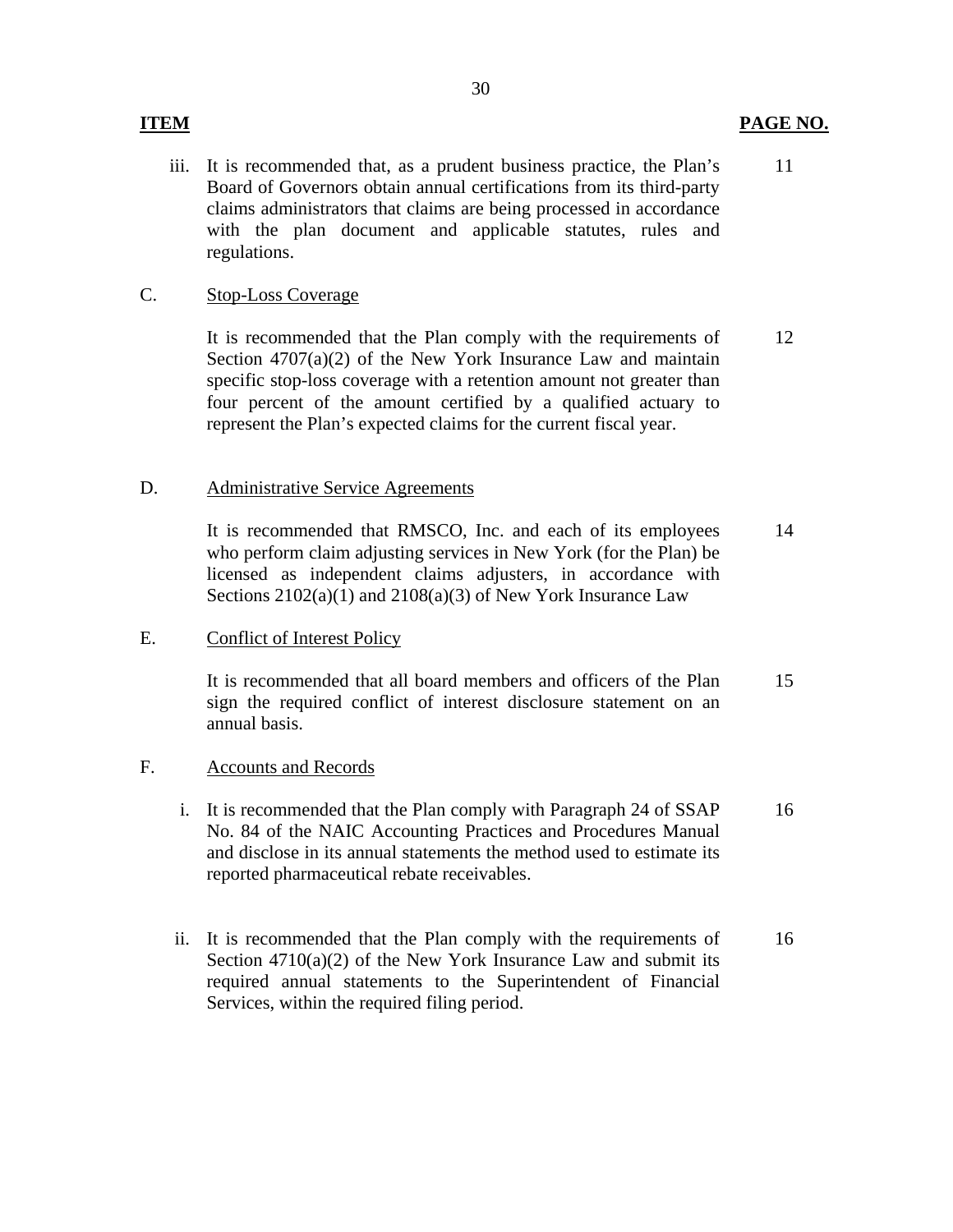## **ITEM** PAGE NO.

## **Policy Forms/Benefits**

G. Policy Forms/Benefits<br>i. It is recommended that the Plan comply with the requirements of Section 4710(a) (1) of the New York Insurance Law and submit all new or revised policy forms to the Superintendent of Financial Services for approval prior to implementation. 22

31

ii. It is recommended that the Plan comply with the requirements of Section 1251 of the Patient Protection and Affordable Care Act and include the required disclosure statement to its members. 23

On May 5, 2011, the Plan filed Amendment No. 12 to its plan document, which included the aforementioned disclosure statement, with the Department. The Department approved Amendment No. 12 on September 16, 2011.

## H. Utilization Review

It is recommended that the Plan ensure that Corporate Care Management include the Plan as an entity covered under Corporate Care's utilization review program filed with the Superintendent, as required by Section 4901(a) of the New York Insurance Law. 24

### I. Rating

It is recommended that the Plan comply with the requirements of Section  $4705(d)(5)(B)$  of the New York Insurance Law by establishing premium rates based upon a community rating methodology formula which has been filed with and approved by the Superintendent of Financial Services. 25